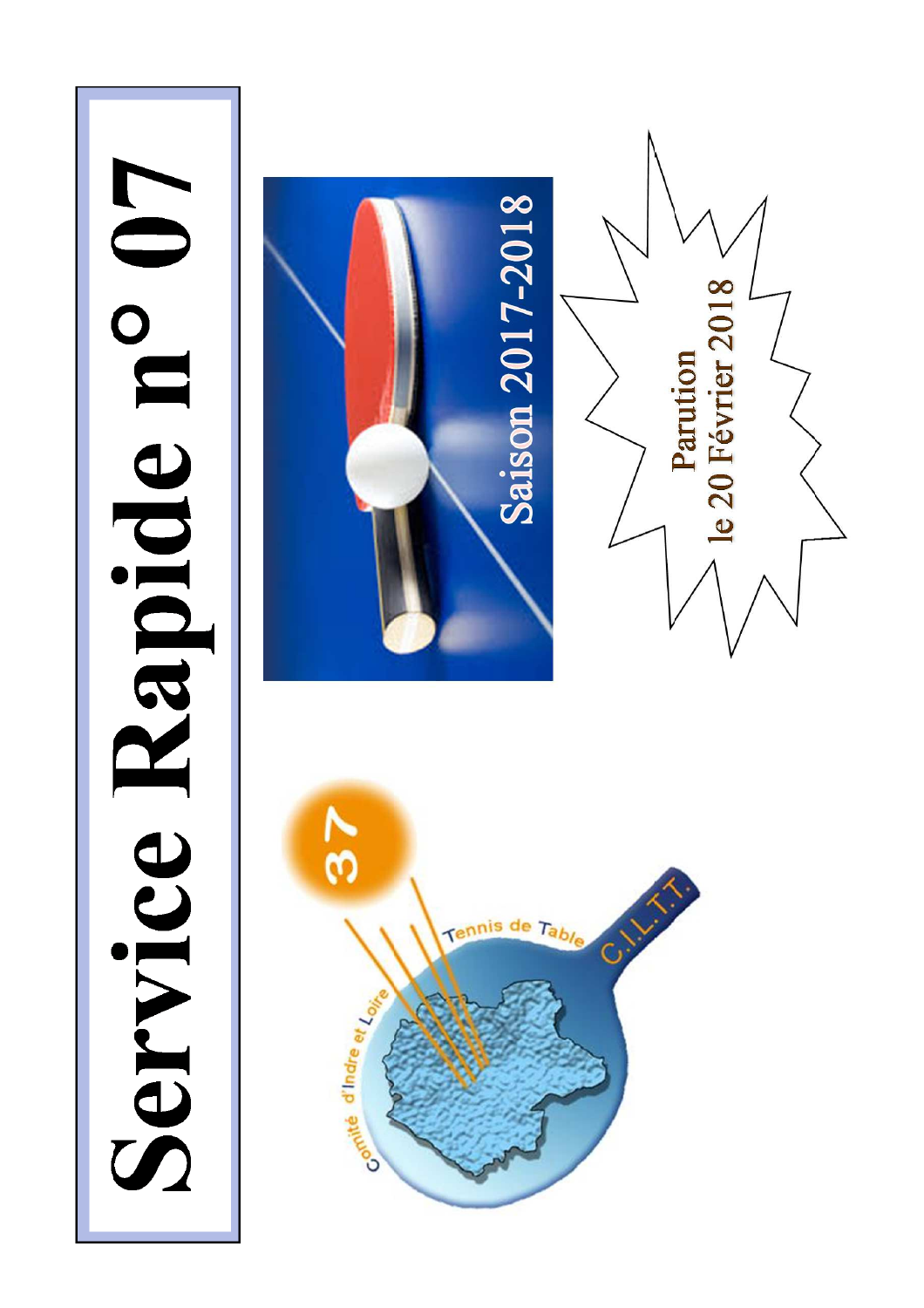# **PRE-REGIONALE**

### $3$ ème journée (2ème phase)

| TT MONT ARTANNES 2  |
|---------------------|
| TT JOUE LES TOURS 6 |
| U.S. VERNOU 1       |
| AS VERETZ TT 2      |

- A.S. LUYNES T.T 2 11 TT R.C. BALLAN 2 7
- ES OESIENNE TT 2 10

| 3ème journée (2ème phase) |                     |             |   | Rg | Equipe                    | PT I | JI             | v.             |                | <b>NDPF</b>    |                |  |
|---------------------------|---------------------|-------------|---|----|---------------------------|------|----------------|----------------|----------------|----------------|----------------|--|
| TT MONT ARTANNES 2        | - A.S. LUYNES T.T 2 | 11          | 3 |    | <b>TT MONT ARTANNES 2</b> | 9    | 3              | 3 I            | $\overline{0}$ |                | 0 0 0          |  |
| TT JOUE LES TOURS 6       | - R.C. BALLAN 2     | $7^{\circ}$ |   |    | 2 C.P. VEIGNE 1           |      | 3              | 2 <sup>1</sup> | 0              |                | $0$   0        |  |
| U.S. VERNOU 1             | - C.P. VEIGNE 1     | 11          | 3 |    | A.S. LUYNES T.T 2         |      | 3              | 2 <sup>1</sup> | 0              |                | $0$   0        |  |
| AS VERETZ TT 2            | - ES OESIENNE TT 2  | 10          | 4 |    | U.S. VERNOU 1             |      | 3              | 2 <sup>1</sup> | 0              |                | 0 <sub>0</sub> |  |
|                           |                     |             |   |    | 5 TT JOUE LES TOURS 6     | 5    | 3 <sup>1</sup> | $\overline{0}$ | 2              |                | 0 <sub>0</sub> |  |
|                           |                     |             |   |    | AS VERETZ TT 2            | 5    | 3              |                | 0              | 2 <sup>1</sup> | 0 <sub>0</sub> |  |
|                           |                     |             |   |    | R.C. BALLAN 2             | 4    | 3 <sup>1</sup> |                |                | $\overline{2}$ | $01$ 0         |  |
|                           |                     |             |   |    | <b>ES OESIENNE TT 2</b>   | 4    | 3              |                |                | 2              | 0 <sub>0</sub> |  |



## **DEPARTEMENTALE 1**

### **POULE A**

### **3ème** journée (2ème phase)

- A.S.T.T. ESVRES 1 ES OESIENNE TT 3 3 40 10 RS ST CYR/LOIRE 2 - TT CHINONAIS 3 2 14 TT PARCAY MESLAY 2 - ST AVERTIN SPORTS TT 3 2 1 ATT LANGEAIS-CINQ MARS 2 - T.T. BENAIS 1 9
	-
	-
	-

|   | Rg | Equipe                   | PТ | J | v              | N        | D | Р | F        |
|---|----|--------------------------|----|---|----------------|----------|---|---|----------|
| 8 |    | ST AVERTIN SPORTS TT 3   | 9  | 3 | 3              | 0        | 0 | O | 0        |
| 4 | 2  | ES OESIENNE TT 3         | 7  | 3 | 2              | $\Omega$ |   | O | 0        |
| 6 |    | <b>RS ST CYR/LOIRE 2</b> | 7  | 3 | $\overline{2}$ | $\Omega$ |   | Ω | 0        |
| 9 | 4  | ATT LANGEAIS-CINQ MARS 2 | 6  | 3 | 1              |          |   | O | 0        |
|   |    | T.T. BENAIS 1            | 6  | 3 | 1              |          |   | O | 0        |
|   | 6  | A.S.T.T. ESVRES 1        | 5  | 3 | 4              | 0        | 2 | O | $\Omega$ |
|   |    | TT CHINONAIS 3           | 5  | 3 | 1              | 0        | 2 | 0 | 0        |
|   | 8  | TT PARCAY MESLAY 2       | 3  | 3 |                | 0        | 3 |   | Ω        |

### **POULE B**

| 3ème journée (2ème phase) |  |
|---------------------------|--|
|---------------------------|--|

- P.L. PAUL BERT 1 RS ST CYR/LOIRE 3 11 7 C.E.S. TOURS 1 - 4S TOURS T.T. 12 13 5 U.S. GENILLE TT 1 - U.S. CHAMBRAY-LES-TOURS 2 14 4
	-
- AS VERETZ TT 3 ES LA VILLE AUX DAMES TT 3 7 11
	-

| <u>3ème journée</u> (2ème phase) |                              |    |    | Rg | Equipe                     | PT. |                | JVI               | N | D |                | PIF            |
|----------------------------------|------------------------------|----|----|----|----------------------------|-----|----------------|-------------------|---|---|----------------|----------------|
| P.L. PAUL BERT 1                 | - RS ST CYR/LOIRE 3          | 11 |    |    | U.S. GENILLE TT 1          |     | 3 <sup>1</sup> | -31               | 0 | 0 | $\Omega$       | $\overline{0}$ |
| C.E.S. TOURS 1                   | - 4S TOURS T.T. 12           | 13 | 5  |    | ES LA VILLE AUX DAMES TT 3 | 9   | 3 I            | l 3 I             | 0 | 0 |                | $01$ 0         |
| AS VERETZ TT 3                   | - ES LA VILLE AUX DAMES TT 3 | 7  | 11 |    | P.L. PAUL BERT 1           |     | 3              |                   |   |   | $\overline{0}$ | $\overline{0}$ |
| U.S. GENILLE TT 1                | - U.S. CHAMBRAY-LES-TOURS 2  | 14 | 4  |    | AS VERETZ TT 3             |     | 3 <sup>1</sup> |                   |   |   | $\Omega$       | $\overline{0}$ |
|                                  |                              |    |    | 5. | <b>RS ST CYR/LOIRE 3</b>   | 5   | 3              |                   | 0 | 2 | $\overline{0}$ | <b>0</b>       |
|                                  |                              |    |    |    | <b>C.E.S. TOURS 1</b>      | 5   | 3              |                   |   | 2 |                | $01$ 0         |
|                                  |                              |    |    |    | 4S TOURS T.T. 12           | 3   |                | $3 \mid 0 \mid 0$ |   | 3 |                | $01$ 0         |
|                                  |                              |    |    |    | U.S. CHAMBRAY-LES-TOURS 2  | 3   |                | 3000              |   | 3 |                | $01$ 0         |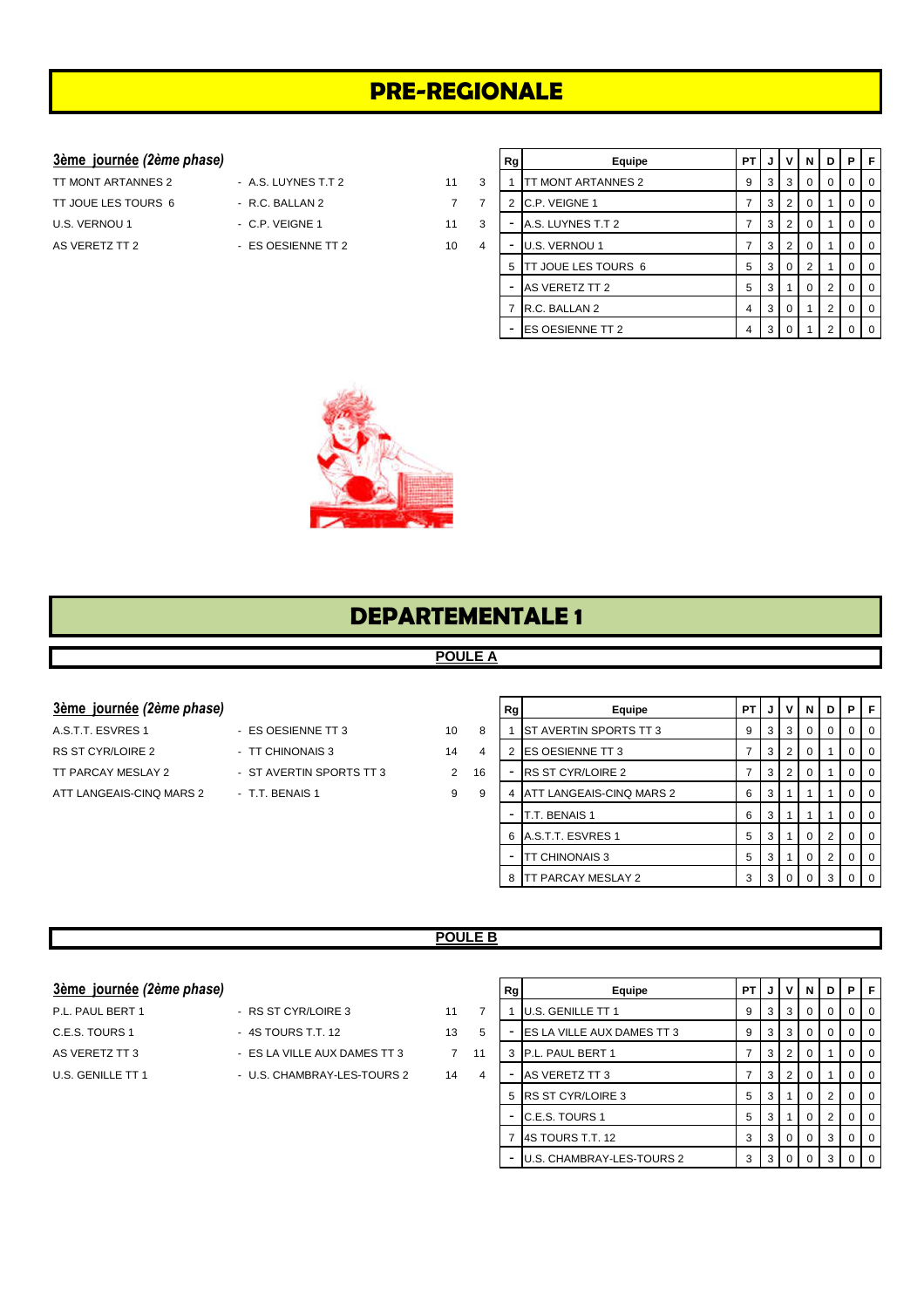# **DEPARTEMENTALE 2**

### **POULE A**

- 
- 
- **3ème journée** *(2ème phase)* **Rg Equipe PT J V N D P F** A.S. LUYNES T.T 3 - ES OESIENNE TT 4 6 12 1 TT JOUE LES TOURS 7 9 3 3 0 0 0 0 0 TT JOUE LES TOURS 7 - PPC MARTINOIS 1 13 5 2 C.P. VEIGNE 2 7 3 2 0 1 0 0 A.P. ABILLY 1  $\begin{array}{ccc} 1 & 0 & 0 \\ 0 & 1 & 0 \end{array}$  - TTC du LOCHOIS 2  $\begin{array}{ccc} 1 & 0 & 0 \\ 1 & 0 & 0 \end{array}$   $\begin{array}{ccc} 1 & 0 & 0 \\ 1 & 0 & 0 \end{array}$ C.P. VEIGNE 2 - STE MAURE TT 2 13 5 - ES OESIENNE TT 4 7 3 2 0 1 0 0 0 5 A.S. LUYNES T.T 3 6 3 1 1 1 0 0 6 A.P. ABILLY 1 5 3 1 0 2 0 0 7 PPC MARTINOIS 1 4 3 0 1 2 0 0 8 TTC du LOCHOIS 2 3 3 0 0 3 0 0

### **POULE B**

### **3ème** journée (2ème phase)

- TT SEMBLANCEEN 1 TT CORMERY-TRUYES 2 6 1 TT PARCAY MESLAY 3 - 4S TOURS T.T. 13 12 A.S MONTLOUIS/LOIRE 1 - TT CHINONAIS 4 3 2 3 2 10 ES LA VILLE AUX DAMES TT 4 - STE MAURE TT 1 4 4 A.S MONTLOUIS
- 

|   | Rg | Equipe                     | <b>PT</b> | J | v              | N        | D              | P        | F        |
|---|----|----------------------------|-----------|---|----------------|----------|----------------|----------|----------|
| 2 | 1  | TT CORMERY-TRUYES 2        | 9         | 3 | 3              | $\Omega$ | 0              | $\Omega$ | $\Omega$ |
| 6 | 2  | TT PARCAY MESLAY 3         | 7         | 3 | $\overline{2}$ | $\Omega$ | 1              | $\Omega$ | $\Omega$ |
| 8 |    | ES LA VILLE AUX DAMES TT 4 | 7         | 3 | $\overline{2}$ | $\Omega$ | 1              | $\Omega$ | $\Omega$ |
| 8 | 4  | A.S MONTLOUIS/LOIRE 1      | 6         | 3 | 1              | 1        | 1              | 0        | $\Omega$ |
|   |    | TT SEMBLANCEEN 1           | 6         | 3 | 1              | 1        | 1              | $\Omega$ | $\Omega$ |
|   | 6  | TT CHINONAIS 4             | 5         | 3 | 1              | $\Omega$ | 2              | $\Omega$ | $\Omega$ |
|   | 7  | 4S TOURS T.T. 13           | 4         | 3 | 0              | 1        | 2              | 0        | 0        |
|   |    | STE MAURE TT 1             | 4         | 3 | $\Omega$       | 1        | $\overline{2}$ | O        | ∩        |

### **POULE C**

### **3ème** journée (2ème phase)

- C.S. LA MEMBROLLE TT 2 BEAUJARDIN BCT 2 18 TT JOUE LES TOURS 8 - ES RIDELLOIS TT 1 8 1 US RENAUDINE TT 3 - A.S. FONDETTES 6 13 ATT LANGEAIS-CINQ MARS 3 - T.T. BENAIS 2 18
- 
- 

|                | Rg | Equipe                   | PT             | J | ν | N        | D | Р | F        |
|----------------|----|--------------------------|----------------|---|---|----------|---|---|----------|
| F              |    | US RENAUDINE TT 3        | 9              | 3 | 3 | $\Omega$ | O | O | O        |
| $\overline{0}$ |    | ATT LANGEAIS-CINQ MARS 3 | 9              | 3 | 3 | $\Omega$ | O | O | $\Omega$ |
| 5              |    | C.S. LA MEMBROLLE TT 2   | 9              | 3 | 3 | $\Omega$ | O | O | $\Omega$ |
| F              | 4  | <b>ES RIDELLOIS TT 1</b> | 5              | 3 | 1 | $\Omega$ | 2 | 0 | $\Omega$ |
|                |    | TT JOUE LES TOURS 8      | 5              | 3 | 1 | $\Omega$ | 2 | O | $\Omega$ |
|                | 6  | <b>BEAUJARDIN BCT 2</b>  | 4              | 3 | 1 | O        |   | O |          |
|                |    | A.S. FONDETTES 6         | 3              | 3 | 0 | 0        | 3 | 0 | $\Omega$ |
|                | 8  | T.T. BENAIS 2            | $\overline{2}$ | 3 |   |          | っ |   |          |

### **POULE D**

| 3ème journée (2ème phase) |  |  |  |  |
|---------------------------|--|--|--|--|
|---------------------------|--|--|--|--|

- 
- TT BLERE V.C. 2 A.T.T. AZAY-SUR-CHER 1 11 T.T. BOUCHARDAIS 1 - P.L. PAUL BERT 2 13 A.S. FONDETTES 5 - LARCAY T.T. 1 4S TOURS T.T. 14 - A.C. AMBOISE 1 11

| <u>3ème journée</u> (2ème phase) |                          |    |   | Rg | Equipe                 | PT |                | JIVI                    | N.          | D | <b>P</b> F     |                |
|----------------------------------|--------------------------|----|---|----|------------------------|----|----------------|-------------------------|-------------|---|----------------|----------------|
| TT BLERE V.C. 2                  | - A.T.T. AZAY-SUR-CHER 1 | 11 |   |    | TT BLERE V.C. 2        | 9  | $\mathbf{3}$   | $\overline{\mathbf{3}}$ | 0           | 0 | $0$   0        |                |
| T.T. BOUCHARDAIS 1               | - P.L. PAUL BERT 2       | 13 | 5 |    | A.S. FONDETTES 5       | 9  | 3 I            | l 3 l                   | -0          | 0 | $\overline{0}$ | $\overline{0}$ |
| A.S. FONDETTES 5                 | - LARCAY T.T. 1          | 16 | 2 | 3  | 4S TOURS T.T. 14       | 8  | 3              | 2                       |             | 0 | $\overline{0}$ | $\overline{0}$ |
| 4S TOURS T.T. 14                 | - A.C. AMBOISE 1         | 11 |   | 4  | A.T.T. AZAY-SUR-CHER 1 | 6  | 3              |                         |             |   | $\overline{0}$ | $\overline{0}$ |
|                                  |                          |    |   |    | 5 T.T. BOUCHARDAIS 1   | 5  | 3              |                         | $\mathbf 0$ | 2 | $\overline{0}$ | 0              |
|                                  |                          |    |   |    | LARCAY T.T. 1          | 5  | 3 <sup>1</sup> |                         | 0           | 2 | $\overline{0}$ | $\overline{0}$ |
|                                  |                          |    |   |    | A.C. AMBOISE 1         | 3  | 3              | 0                       |             | 3 | $\overline{0}$ | $\overline{0}$ |
|                                  |                          |    |   |    | P.L. PAUL BERT 2       | 3  | 3              |                         |             | 3 | $0$   0        |                |
|                                  |                          |    |   |    |                        |    |                |                         |             |   |                |                |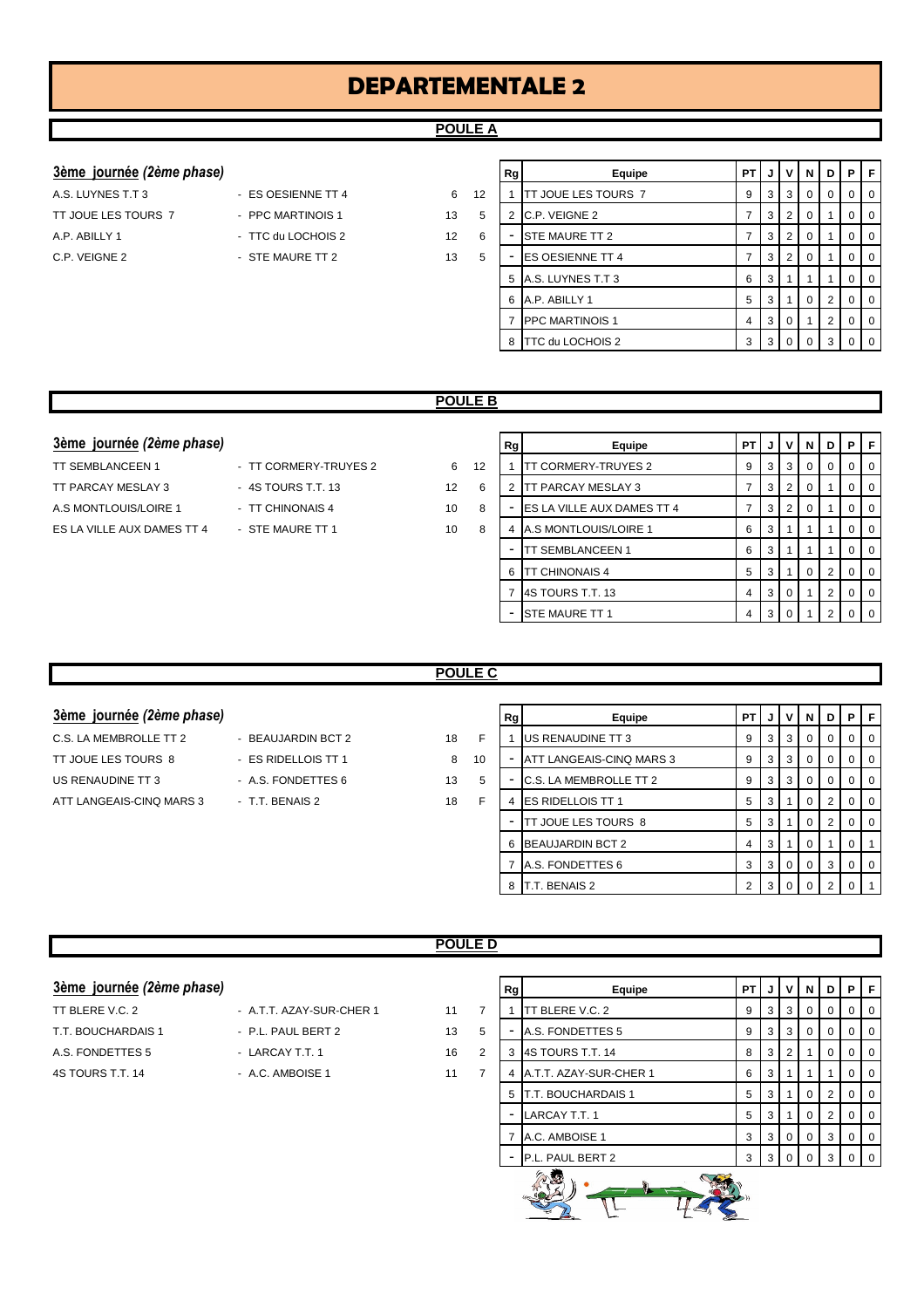# **DEPARTEMENTALE 3**

### **POULE A**

- -
	-
- **3ème journée** *(2ème phase)* **Rg Equipe PT J V N D P F** ES RIDELLOIS TT 3  $\begin{array}{ccc} \text{I} & \text{I} & \text{I} & \text{I} & \text{I} & \text{I} & \text{I} & \text{I} & \text{I} & \text{I} & \text{I} & \text{I} & \text{I} & \text{I} & \text{I} & \text{I} & \text{I} & \text{I} & \text{I} & \text{I} & \text{I} & \text{I} & \text{I} & \text{I} & \text{I} & \text{I} & \text{I} & \text{I} & \text{I} & \text{I} & \text{I} & \text{I} & \text{$ T.T. METTRAY 1 - STE CATHERINE DE FIERBOIS 1 11 7 2 A.S.P.T.T. TOURS 1 8 3 2 1 0 0 0 0 EP MARIGNY RILLY 1 - ATT LANGEAIS-CINQ MARS 5 10 8 3 ES RIDELLOIS TT 3  $\begin{bmatrix} 7 & 3 & 2 & 0 & 1 & 0 & 0 \\ 7 & 3 & 2 & 0 & 1 & 0 & 0 \\ 1 & 0 & 0 & 0 & 0 & 0 & 0 \\ 0 & 0 & 0 & 0 & 0 & 0 & 0 \\ 0 & 0 & 0 & 0 & 0 & 0 & 0 \\ 0 & 0 & 0 & 0 & 0 & 0 & 0 \\ 0 & 0 & 0 & 0 & 0 & 0$ A.S.P.T.T. TOURS 1 - A.C. AMBOISE 3 10 8 - T.T. METTRAY 1  $\begin{bmatrix} 1 & 3 & 2 & 0 & 1 & 0 & 0 \\ 7 & 3 & 2 & 0 & 1 & 0 & 0 \end{bmatrix}$ 5 TT STE CATHERINE DE FIERBOIS 1 6 3 1 1 1 0 0 6 TT PARCAY MESLAY 4 5 3 1 0 2 0 0 7 ATT LANGEAIS-CINQ MARS 5 3 3 0 0 3 0 0 A.C. AMBOISE 3 3 3 3 0 0 3 0

### **POULE B**

### **3ème** journée (2ème phase)

- C.S. LA MEMBROLLE TT 4 A.S MONTLOUIS/LOIRE 2 11 7
- ST AVERTIN SPORTS TT 4 US LA RICHE TT 2 8 10 RS ST CYR/LOIRE 5 - TT CHINONAIS 5 9 9 US RENAUDINE TT 6 - U.S. CHAMBRAY-LES-TOURS 3 41 7
	-

| Rg | Equipe                    | PТ | J | v              | N        | D | Р | F        |
|----|---------------------------|----|---|----------------|----------|---|---|----------|
| 1  | C.S. LA MEMBROLLE TT 4    | 8  | 3 | $\overline{2}$ |          | O | O | 0        |
| -  | US LA RICHE TT 2          | 8  | 3 | $\overline{2}$ |          | O | O | 0        |
|    | <b>RS ST CYR/LOIRE 5</b>  | 8  | 3 | $\overline{2}$ |          | O | O | 0        |
| 4  | US RENAUDINE TT 6         | 7  | 3 | $\overline{2}$ | 0        |   | O | 0        |
|    | ST AVERTIN SPORTS TT 4    | 7  | 3 | 2              | 0        |   | O | $\Omega$ |
| 6  | <b>TT CHINONAIS 5</b>     | 4  | 3 | $\Omega$       | 1        | 2 | O | $\Omega$ |
| 7  | U.S. CHAMBRAY-LES-TOURS 3 | 3  | 3 | $\Omega$       | $\Omega$ | 3 | O | U        |
|    | A.S MONTLOUIS/LOIRE 2     | 3  | 3 | 0              | O        | 3 |   |          |

### **POULE C**

### $3$ ème journée (2ème phase)

- ST MICHEL T.T. 1 ATT LANGEAIS-CINQ MARS 4 2 2 1 US RENAUDINE TT 7 - AS VERETZ TT 5 7 1
- R.C. BALLAN 3 **17** T.T. BOUCHARDAIS 2 17 TT MONTS ARTANNES 5 - AS SAVONNIERES TT 1 16 2
	-

|   | Rg | Equipe                   | PТ | J | v              | N | D | Р        | F        |
|---|----|--------------------------|----|---|----------------|---|---|----------|----------|
| 1 | 1  | <b>AS VERETZ TT 5</b>    | 9  | 3 | 3              | O | O | ∩        | $\Omega$ |
| 2 |    | ATT LANGEAIS-CINQ MARS 4 | 9  | 3 | 3              | O | 0 | 0        | 0        |
| 1 | 3  | AS SAVONNIERES TT 1      | 7  | 3 | $\overline{2}$ | 0 |   | 0        | 0        |
| 1 |    | TT MONTS ARTANNES 5      | 7  | 3 | $\overline{2}$ | 0 |   | 0        | 0        |
|   | 5  | R.C. BALLAN 3            | 5  | 3 |                | 0 | 2 | $\Omega$ | 0        |
|   |    | US RENAUDINE TT 7        | 5  | 3 |                | 0 | 2 | $\Omega$ | 0        |
|   | 7  | T.T. BOUCHARDAIS 2       | 3  | 3 | $\Omega$       | O | 3 | $\Omega$ | $\Omega$ |
|   |    | ST MICHEL T.T. 1         | 3  | 3 |                |   | 3 |          | 0        |

### **POULE D**

| 3ème journée (2ème phase) |  |
|---------------------------|--|
|                           |  |

- U.S. VERNOU 2 US LA RICHE TT 3 16 ST AVERTIN SPORTS TT 6 A.S. FONDETTES 7 1 1
- TT SEMBLANCEEN 2 C.S. LA MEMBROLLE T.T 3 3 US RENAUDINE TT 5 - TT CASTELVALERIE 1 6 12
	-

| <u>3ème journée</u> (2ème phase) |                           |    |    | Rg | Equipe                        | <b>PT</b> | J    | V I     | N        | D | PIF |                |
|----------------------------------|---------------------------|----|----|----|-------------------------------|-----------|------|---------|----------|---|-----|----------------|
| U.S. VERNOU 2                    | - US LA RICHE TT 3        | 16 | 2  |    | <b>TT CASTELVALERIE 1</b>     | 9         |      | 3 3 3 1 | $\Omega$ | 0 |     | 0 <sup>1</sup> |
| TT SEMBLANCEEN 2                 | - C.S. LA MEMBROLLE T.T 3 | 9  | 9  |    | C.S. LA MEMBROLLE T.T 3       | 8         | 3 I  |         |          | 0 |     | $01$ 0         |
| US RENAUDINE TT 5                | - TT CASTELVALERIE 1      | 6  | 12 | 3  | A.S. FONDETTES 7              |           | 3 I  |         | -0       |   |     | 0 I O          |
| ST AVERTIN SPORTS TT 6           | - A.S. FONDETTES 7        |    | 17 | 4  | U.S. VERNOU 2                 |           | 3    |         | 0        | 2 |     | $01$ 0         |
|                                  |                           |    |    |    | <b>ST AVERTIN SPORTS TT 6</b> | 5         | 3    |         |          | 2 |     | $0$ $\vert$ 0  |
|                                  |                           |    |    |    | US RENAUDINE TT 5             | 5         | 3    |         |          |   |     | $0$   0        |
|                                  |                           |    |    |    | US LA RICHE TT 3              | 5         | $-3$ |         | $\Omega$ | 2 |     | $01$ 0         |
|                                  |                           |    |    | 8  | <b>TT SEMBLANCEEN 2</b>       | 4         |      | 3 0     |          | 2 |     | 0 <sup>1</sup> |

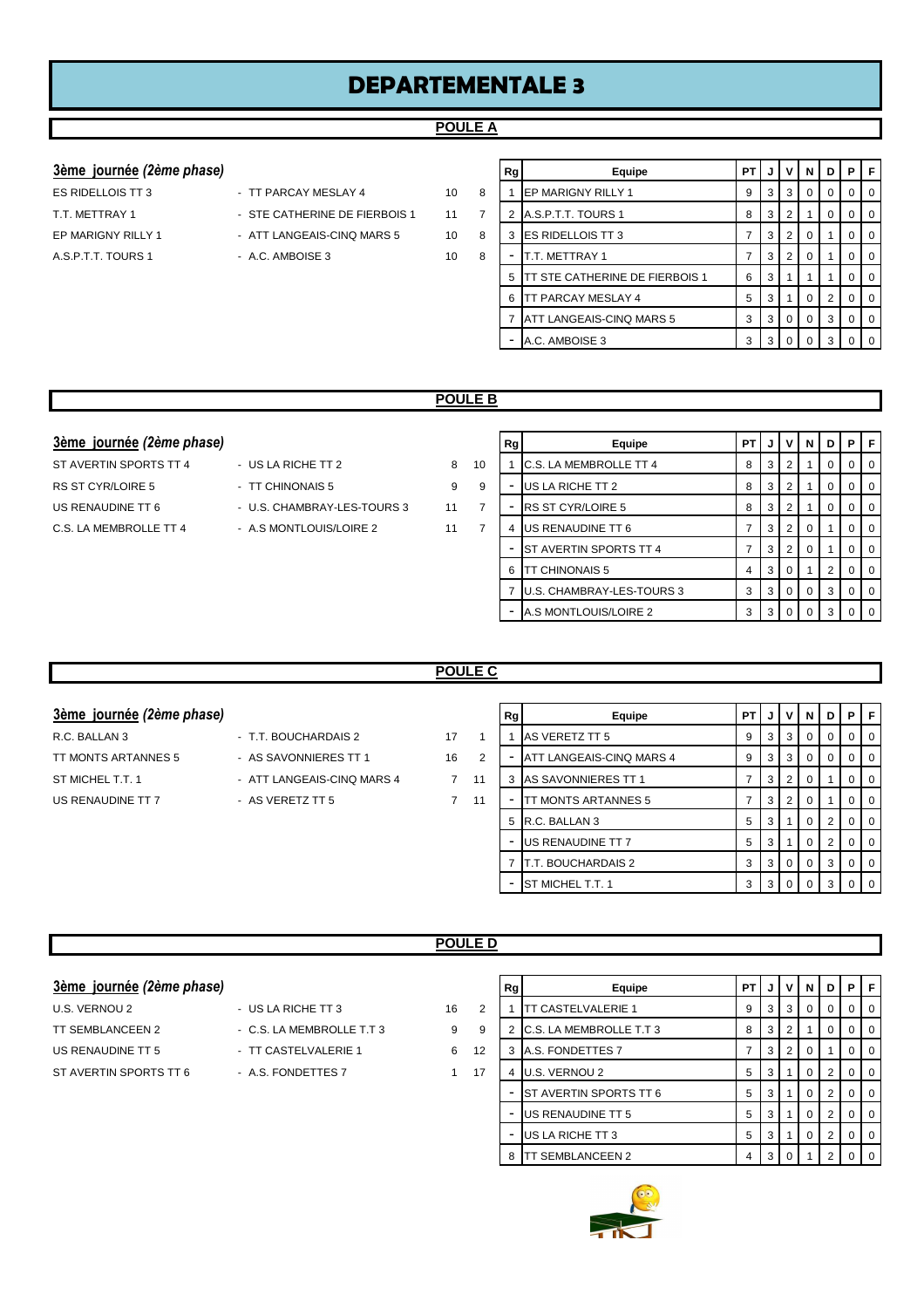### **3ème** journée (2ème phase)

- BEAUJARDIN BCT 3 US LA RICHE TT 1 4 TT JOUE LES TOURS 9 - U.S. VERNOU 4 13 U.S. CHAMBRAY-LES-TOURS 5 - A.S. FONDETTES 8 4 TT ST GENOUPH 4 - US RENAUDINE TT 4 3
- 

|    | Rg | Equipe                    | PT | J | ν        | N        | D        | Р        | F        |
|----|----|---------------------------|----|---|----------|----------|----------|----------|----------|
| 14 |    | US LA RICHE TT 1          | 9  | 3 | 3        | $\Omega$ | $\Omega$ | $\Omega$ | $\Omega$ |
| 5  | 2  | A.S. FONDETTES 8          | 7  | 3 | 2        | 0        | 1        | 0        | $\Omega$ |
| 14 |    | <b>BEAUJARDIN BCT 3</b>   | 7  | 3 | 2        | $\Omega$ | 1        | 0        | $\Omega$ |
| 10 |    | TT JOUE LES TOURS 9       | 7  | 3 | 2        | 0        | 1        | 0        | $\Omega$ |
|    |    | US RENAUDINE TT 4         | 7  | 3 | 2        | 0        | 1        | 0        | 0        |
|    | 6  | TT ST GENOUPH 4           | 5  | 3 | 1        | $\Omega$ | 2        | 0        | $\Omega$ |
|    | 7  | U.S. VERNOU 4             | 3  | 3 | $\Omega$ | $\Omega$ | 3        | 0        | $\Omega$ |
|    |    | U.S. CHAMBRAY-LES-TOURS 5 | 3  | 3 | 0        | $\Omega$ | 3        | $\Omega$ | $\Omega$ |

### **POULE F**

### **3ème** journée (2ème phase)

A.S. LUYNES T.T 4 - C.E.S. TOURS 2 3 15 TT MONTS ARTANNES 4 - 4S TOURS T.T. 15 5 13 ST AVERTIN SPORTS TT 5 - U.S. GENILLE TT 2 15 A.P. ST SENOCH 1 - A.C. AMBOISE 2 13

|   | Rg | Equipe                 | PT | J | ٧              | N        | D        | Р        | F        |
|---|----|------------------------|----|---|----------------|----------|----------|----------|----------|
| 5 |    | C.E.S. TOURS 2         | 9  | 3 | 3              | $\Omega$ | $\Omega$ | $\Omega$ | $\Omega$ |
| 3 |    | ST AVERTIN SPORTS TT 5 | 9  | 3 | 3              | $\Omega$ | $\Omega$ | $\Omega$ | $\Omega$ |
| 3 | 3  | 4S TOURS T.T. 15       | 7  | 3 | 2              | $\Omega$ | 1        | $\Omega$ | $\Omega$ |
| 5 |    | U.S. GENILLE TT 2      | 7  | 3 | $\overline{2}$ | $\Omega$ | 1        | $\Omega$ | $\Omega$ |
|   |    | A.P. ST SENOCH 1       | 7  | 3 | $\overline{2}$ | $\Omega$ | 1        | $\Omega$ | $\Omega$ |
|   | 6  | TT MONTS ARTANNES 4    | 3  | 3 | $\Omega$       | $\Omega$ | 3        | $\Omega$ | $\Omega$ |
|   |    | A.C. AMBOISE 2         | 3  | 3 | $\Omega$       | $\Omega$ | 3        | $\Omega$ | $\Omega$ |
|   |    | A.S. LUYNES T.T 4      | 3  | 3 | $\Omega$       | $\Omega$ | 3        | 0        | $\Omega$ |
|   |    |                        |    |   |                |          |          |          |          |

### **POULE G**

### $3\text{ème}$  journée (2ème phase)

ASTT SORIGNY 1 - A.P. ST SENOCH 2 18 0 ES RIDELLOIS TT 2 <sup>-</sup> AS VERETZ TT 4 <sup>11</sup> <sup>7</sup>

- A.S.T.T. ESVRES 2 A.T.T. AZAY-SUR-CHER 2 10 8 ES OESIENNE TT 5 - P.L. PAUL BERT 3 15 3
	-

| ٠, |  |  |  |
|----|--|--|--|

| Rg | Equipe                   | PТ | J | v              | N        | D        | Р        | F        |
|----|--------------------------|----|---|----------------|----------|----------|----------|----------|
|    | <b>ASTT SORIGNY 1</b>    | 9  | 3 | 3              | $\Omega$ | $\Omega$ | 0        | 0        |
|    | <b>ES RIDELLOIS TT 2</b> | 9  | 3 | 3              | $\Omega$ | $\Omega$ | $\Omega$ | 0        |
|    | A.S.T.T. ESVRES 2        | 9  | 3 | 3              | $\Omega$ | $\Omega$ | 0        | 0        |
| 4  | <b>ES OESIENNE TT 5</b>  | 7  | 3 | $\overline{2}$ | $\Omega$ |          | 0        | 0        |
| 5  | A.T.T. AZAY-SUR-CHER 2   | 5  | 3 |                | 0        | 2        | 0        | 0        |
| 6  | P.L. PAUL BERT 3         | 3  | 3 | $\Omega$       | $\Omega$ | 3        | 0        | 0        |
|    | <b>AS VERETZ TT 4</b>    | 3  | 3 | 0              | $\Omega$ | 3        | 0        | 0        |
|    | A.P. ST SENOCH 2         | 3  | 3 | ∩              | 0        | 3        | 0        | $\Omega$ |

### **POULE H**

### **3ème** journée (2ème phase)

- U.S. VERNOU 3  **RS ST CYR/LOIRE 4** 11 7 TT MONTS ARTANNES 3 - LARCAY T.T. 2 10 8
- T.T. BENAIS 3 ES LA VILLE AUX DAMES TT 5 18 F
	-
- U.S. CHAMBRAY-LES-TOURS 4 A.T.T.ST ANTOINE DU ROCHER 1 9 9

| Rg | Equipe                       | PТ |   | v              | N        | D        | Р        | F        |
|----|------------------------------|----|---|----------------|----------|----------|----------|----------|
|    | U.S. VERNOU 3                | 8  | 3 | $\overline{2}$ |          | 0        | 0        | $\Omega$ |
| 2  | TT MONTS ARTANNES 3          | 7  | 3 | $\overline{2}$ | $\Omega$ |          | 0        | $\Omega$ |
|    | U.S. CHAMBRAY-LES-TOURS 4    | 7  | 3 |                | 2        | $\Omega$ | 0        | $\Omega$ |
| 4  | <b>RS ST CYR/LOIRE 4</b>     | 6  | 3 |                |          |          | 0        | $\Omega$ |
|    | A.T.T.ST ANTOINE DU ROCHER 1 | 6  | 3 |                |          |          | 0        | 0        |
| 6  | T.T. BENAIS 3                | 5  | 3 |                | 0        | 2        | $\Omega$ | $\Omega$ |
|    | ES LA VILLE AUX DAMES TT 5   | 5  | 3 |                |          | $\Omega$ | $\Omega$ |          |
| 8  | LARCAY T.T. 2                | 3  | 3 |                | O        | 3        |          |          |

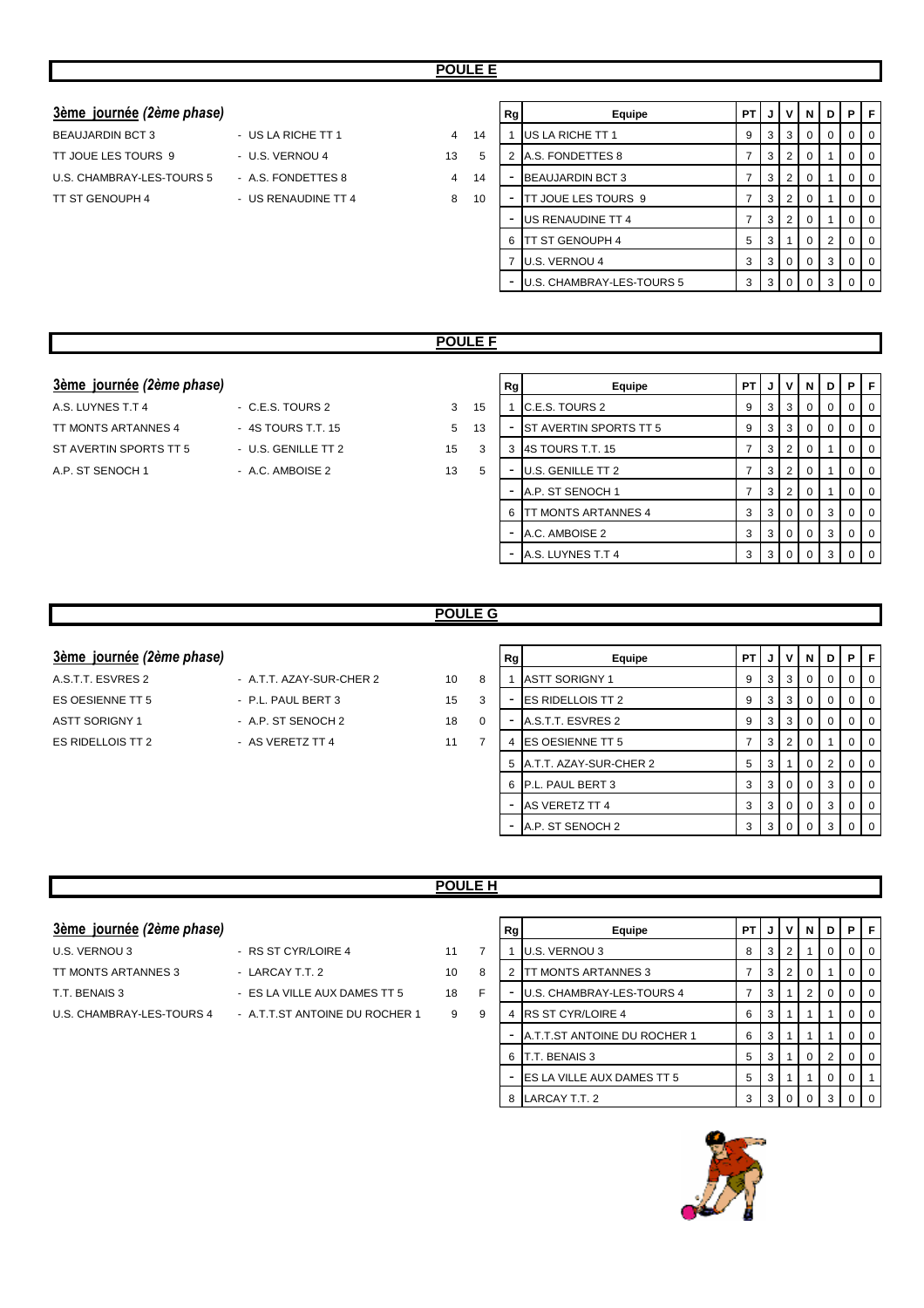# **DEPARTEMENTALE 4**

### **POULE A**

### **3ème** journée (2ème phase)

- P.L. PAUL BERT 4 AS VERETZ TT 6 2 8 TT JOUE LES TOURS 11 - STE CATHERINE DE FIERBOIS 2 10 0
	-

| 3ème journée (2ème phase) |                               |                |          | Rg | Equipe                                | PT I |                | JIVI           | N        | D ' | PIF            |                |
|---------------------------|-------------------------------|----------------|----------|----|---------------------------------------|------|----------------|----------------|----------|-----|----------------|----------------|
| P.L. PAUL BERT 4          | - AS VERETZ TT 6              | $\overline{2}$ | 8        |    | C.P. VEIGNE 3                         | 9    | 3 <sup>1</sup> | 3              | 0        |     |                | $\overline{0}$ |
| TT JOUE LES TOURS 11      | - STE CATHERINE DE FIERBOIS 2 | 10             | $\Omega$ | ۰  | TT JOUE LES TOURS 11                  | 9    |                | 3 3            | 0        |     |                | $\overline{0}$ |
| STE MAURE TT 3            | - TT MONTS ARTANNES 6         | 9              |          | 3  | <b>STE MAURE TT 3</b>                 |      | 3 <sup>1</sup> | $\overline{2}$ |          |     |                | l 0            |
| C.P. VEIGNE 3             | $-$ A.P. ABILLY 3             | 10             | $\Omega$ | 4  | AS VERETZ TT 6                        | 5    | 3              |                | 0        |     |                | $\overline{0}$ |
|                           |                               |                |          | ۰  | P.L. PAUL BERT 4                      | 5    | 3              |                | 0        | 2   |                | $\overline{0}$ |
|                           |                               |                |          |    | A.P. ABILLY 3                         | 5    | 3              |                | 0        | 2   |                | $\overline{0}$ |
|                           |                               |                |          |    | <b>ITT MONTS ARTANNES 6</b>           | 4    | 3 I            |                | 0        |     |                |                |
|                           |                               |                |          | 8  | <b>TT STE CATHERINE DE FIERBOIS 2</b> | 3    |                | 3 0            | $\Omega$ | 3   | 0 <sub>0</sub> |                |
|                           |                               |                |          |    |                                       |      |                |                |          |     |                |                |

### **POULE B**

- 
- **3ème journée** (2ème phase) **Rg Rg** Equipe **PT** J V N D P A.S.T.T. ESVRES 3 - STE MAURE TT 4 5 5 1 ST AVERTIN SPORTS TT 8 9 3 3 0 0 0 0 0 AS VERETZ TT 7 - ST AVERTIN SPORTS TT 8 0 10 2 A.C. AMBOISE 6 8 3 2 1 0 0 0 A.C. AMBOISE 6 - TTC du LOCHOIS 3 6 4 3 A.S.P.T.T. TOURS 2 7 3 2 0 1 0 0 A.S.P.T.T. TOURS 2 - A.P. ABILLY 2 8 2 4 A.S.T.T. ESVRES 3 6 3 1 1 1 0 0 5 A.P. ABILLY 2 <br> 5 3 1 0 2 0 0 6 STE MAURE TT 4 4 3 0 1 2 0 0 7 AS VERETZ TT 7 3 2 0 1 1 0 0 8 TTC du LOCHOIS 3 1 2 0 0 1 0

### **POULE C**

### **3ème** journée (2ème phase)

- TT SEMBLANCEEN 3 RS ST CYR/LOIRE 6 1 9 ES OESIENNE TT 6  $-$  U.S. VERNOU 5 3 7 A.T.T.ST ANTOINE DU ROCHER 3 - TT CASTELVALERIE 2 7 3
	-
	-

| A T T ST ANTOINE DU ROCHER 3 - TT CASTELVALERIE 2 |                        |  |
|---------------------------------------------------|------------------------|--|
| A.S.T.T. ESVRES 4                                 | - ASTT CHEMILLE/DEME 1 |  |

| Rg | Equipe                       | PТ | J | v              | N | D        | Р | F        |
|----|------------------------------|----|---|----------------|---|----------|---|----------|
|    | <b>ASTT CHEMILLE/DEME 1</b>  | 9  | 3 | 3              | 0 | $\Omega$ | O | 0        |
| 2  | A.S.T.T. ESVRES 4            | 7  | 3 | $\overline{2}$ | 0 | 1        | O | 0        |
| 3  | TT SEMBLANCEEN 3             | 6  | 3 |                |   |          | ი | 0        |
|    | <b>ES OESIENNE TT 6</b>      | 6  | 3 |                |   |          | ი | 0        |
|    | A.T.T.ST ANTOINE DU ROCHER 3 | 6  | 3 |                |   |          | Ω | 0        |
| 6  | <b>RS ST CYR/LOIRE 6</b>     | 5  | 3 |                | 0 | 2        | Ω | 0        |
|    | U.S. VERNOU 5                | 5  | 3 |                | ი | 2        | Ω | $\Omega$ |
| 8  | TT CASTELVALERIE 2           | 4  | 3 | Ω              |   |          |   |          |

### **POULE D**

| <u>3ème journée</u> (2è <i>me phase)</i> |  |
|------------------------------------------|--|
|                                          |  |

- PPC MARTINOIS 2 **FRAMELY** 2 5 TT JOUE LES TOURS 12 - Exempt A.S MONTLOUIS/LOIRE 3 - A.P. ST SENOCH 3 8 ES VILLE AUX DAMES TT 6 - ST AVERTIN SPORTS TT 7 3
	-
	-



| <u>3ème journée</u> (2ème phase) |                          |   |   | Rg | Equipe                         | PT I | J              | v | N              | D                    | PF        |                  |
|----------------------------------|--------------------------|---|---|----|--------------------------------|------|----------------|---|----------------|----------------------|-----------|------------------|
| PPC MARTINOIS 2                  | - T.T. METTRAY 3         | 5 | 5 |    | <b>ST AVERTIN SPORTS TT 7</b>  | 8    | 3              |   |                | U.                   | $0$   $0$ |                  |
| TT JOUE LES TOURS 12             | - Exempt                 |   |   |    | A.S MONTLOUIS/LOIRE 3          | 8    | 3              | 2 |                | O.                   | $0$   $0$ |                  |
| A.S MONTLOUIS/LOIRE 3            | - A.P. ST SENOCH 3       | 8 | 2 | 3  | T.T. METTRAY 3                 | 6    | 3              |   |                |                      | 0         | $\overline{1}$ 0 |
| ES VILLE AUX DAMES TT 6          | - ST AVERTIN SPORTS TT 7 | 3 |   | 4  | A.P. ST SENOCH 3               | 5    | 3              |   | 0              |                      | $0$   $0$ |                  |
|                                  |                          |   |   |    | <b>PPC MARTINOIS 2</b>         | 5    |                |   |                |                      | $0$   $0$ |                  |
|                                  | $\frac{1}{2}$            |   |   | 6  | TT JOUE LES TOURS 12           |      | 2 <sub>1</sub> |   | $\overline{0}$ | $\mathbf{2}^{\circ}$ | $01$ 0    |                  |
|                                  | $\gamma$                 |   |   |    | <b>ES VILLE AUX DAMES TT 6</b> | າ    |                |   |                |                      |           | $\overline{1}$ 0 |
|                                  |                          |   |   |    |                                |      |                |   |                |                      |           |                  |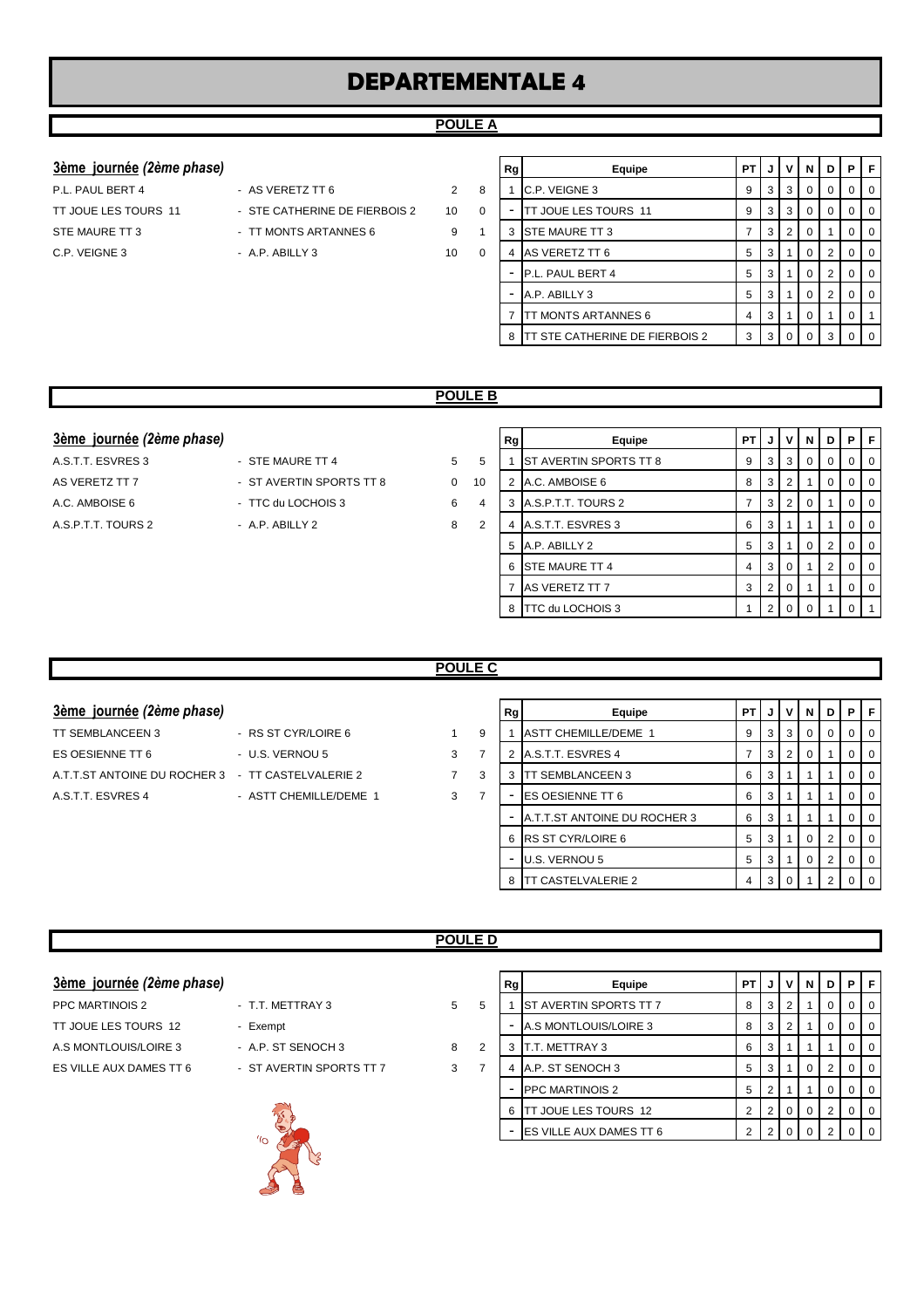### 3ème journée *(2ème phase)*

| TT PARCAY MESLAY 5                  | $-$ T.T. $\blacksquare$ |
|-------------------------------------|-------------------------|
| Exempt                              | $- A.S.$                |
| A.T.T.ST ANTOINE DU ROCHER 2 - LANG |                         |
| A.S. FONDETTES 9                    | - AST                   |

| <u>3ème journée</u> (2ème phase)                          |                        |   |    | Rg | Equipe                       | PT I |                | JIVI            | <b>N</b>       | D | PIF            |                |
|-----------------------------------------------------------|------------------------|---|----|----|------------------------------|------|----------------|-----------------|----------------|---|----------------|----------------|
| TT PARCAY MESLAY 5                                        | - T.T. METTRAY 2       | 8 |    |    | T.T. METTRAY 2               | 6    | 3 I            |                 |                |   |                | I 0            |
| Exempt                                                    | - A.S. LUYNES T.T 5    |   |    |    | ASTT CHEMILLE/DEME 2         | 6    | 3              |                 |                |   |                | <b>10</b>      |
| A.T.T.ST ANTOINE DU ROCHER 2     -   LANGEAIS-CINQ MARS 6 |                        |   | -9 | ۰  | LANGEAIS-CINQ MARS 6         | 6    |                | $2 \mid 2 \mid$ | $\overline{0}$ |   | 0 <sub>0</sub> |                |
| A.S. FONDETTES 9                                          | - ASTT CHEMILLE/DEME 2 | 3 |    |    | A.S. LUYNES T.T 5            | 6    |                | 2 2             | 0              |   |                | $\overline{0}$ |
|                                                           |                        |   |    | 5  | TT PARCAY MESLAY 5           | 5    |                |                 | $\overline{0}$ |   |                | $\overline{0}$ |
|                                                           |                        |   |    | 6  | A.S. FONDETTES 9             | 4    |                | 3 0             |                |   |                | $\overline{0}$ |
|                                                           |                        |   |    |    | A.T.T.ST ANTOINE DU ROCHER 2 | 3    | 2 <sub>1</sub> |                 |                |   |                | $\overline{0}$ |
|                                                           |                        |   |    |    |                              |      |                |                 |                |   |                |                |

### **POULE F**

### **3ème** journée (2ème phase)

ST AVERTIN SPORTS TT 9 - TT CHINONAIS 6 5 5 5 ST MICHEL T.T. 2 - ES RIDELLOIS TT 4 9 1 ES VILLE AUX DAMES TT 7 - U.S.E. AVOINE-BEAUMONT 2 8 2

- T.T. BOUCHARDAIS 4 BEAUJARDIN BCT 4 2 8
	-

|                | Rg | Equipe                   | PT | J | v        | N | D | Р | F        |
|----------------|----|--------------------------|----|---|----------|---|---|---|----------|
|                |    | ES VILLE AUX DAMES TT 7  | 9  | 3 | 3        | 0 | O | O | 0        |
|                | 2  | <b>BEAUJARDIN BCT 4</b>  | 7  | 3 | 2        | 0 |   | O | 0        |
|                |    | U.S.E. AVOINE-BEAUMONT 2 | 7  | 3 | 2        | 0 |   | O | $\Omega$ |
| $\overline{ }$ | 4  | ST AVERTIN SPORTS TT 9   | 6  | 3 | 1        |   |   | U | U        |
|                |    | T.T. BOUCHARDAIS 4       | 6  | 3 | 1        |   |   | O | $\Omega$ |
|                | 6  | ST MICHEL T.T. 2         | 5  | 3 | 1        | 0 | 2 | O | 0        |
|                | 7  | <b>ES RIDELLOIS TT 4</b> | 4  | 3 | $\Omega$ |   | 2 | O | U        |
|                |    | TT CHINONAIS 6           | 4  | 3 | n        |   | 2 |   |          |

### **POULE G**

### **3ème** journée (2ème phase)

- LARCAY T.T. 4  **PEDICAL TELACAY MESLAY 6** 4 RS ST CYR/LOIRE 7 **- TT BLERE V.C. 3** 3 7 A.C. AMBOISE 5 - U.S. VERNOU 6 5 5 5 U.S. CHAMBRAY-LES-TOURS 6 - US RENAUDINE TT 8 9 1
	-

| Rg | Equipe                    | PТ | J | v              | N        | D | P | F        |
|----|---------------------------|----|---|----------------|----------|---|---|----------|
|    | TT BLERE V.C. 3           | 9  | 3 | 3              | 0        | 0 | O | 0        |
| 2  | <b>RS ST CYR/LOIRE 7</b>  | 7  | 3 | $\overline{2}$ | $\Omega$ |   | O | $\Omega$ |
| 3  | TT PARCAY MESLAY 6        | 6  | 3 |                |          |   | O | 0        |
|    | A.C. AMBOISE 5            | 6  | 3 |                |          |   | O | 0        |
| -  | LARCAY T.T. 4             | 6  | 3 |                |          |   | O | $\Omega$ |
|    | U.S. CHAMBRAY-LES-TOURS 6 | 6  | 3 |                |          |   | O | $\Omega$ |
| 7  | U.S. VERNOU 6             | 5  | 3 | $\Omega$       | 2        |   | O | $\Omega$ |
| 8  | US RENAUDINE TT 8         | 3  | 3 | ∩              |          | 3 |   |          |

### **POULE H**

### **3ème** journée (2ème phase)

- TT CORMERY-TRUYES 3 US LA RICHE TT 4 10 TT JOUE LES TOURS 10 - TT PARCAY MESLAY 7 2
- 
- 
- 
- A.C. AMBOISE 4 <sup>-</sup> TT MONTS ARTANNES 7 <sup>7</sup>
- T.T. BOUCHARDAIS 3 A.T.T. AZAY-SUR-CHER 4 3

|          | Rg | Equipe                 | PТ | J | v              | N        | D        | Р        | F |
|----------|----|------------------------|----|---|----------------|----------|----------|----------|---|
| $\Omega$ | 1  | TT CORMERY-TRUYES 3    | 9  | 3 | 3              | 0        | $\Omega$ | 0        | O |
| 8        |    | A.T.T. AZAY-SUR-CHER 4 | 9  | 3 | 3              | $\Omega$ | $\Omega$ | $\Omega$ | 0 |
| 3        | 3  | TT PARCAY MESLAY 7     | 7  | 3 | $\overline{2}$ | $\Omega$ |          | O        | O |
| 7        |    | A.C. AMBOISE 4         | 7  | 3 | 2              | $\Omega$ |          | O        |   |
|          | 5  | TT MONTS ARTANNES 7    | 5  | 3 | 1              | $\Omega$ | 2        | 0        |   |
|          | 6  | US LA RICHE TT 4       | 4  | 3 | $\Omega$       | 1        | 2        | 0        |   |
|          |    | T.T. BOUCHARDAIS 3     | 4  | 3 | $\Omega$       | 1        | 2        | O        | O |
|          | 8  | TT JOUE LES TOURS 10   | 3  | 3 | 0              |          | 3        |          |   |

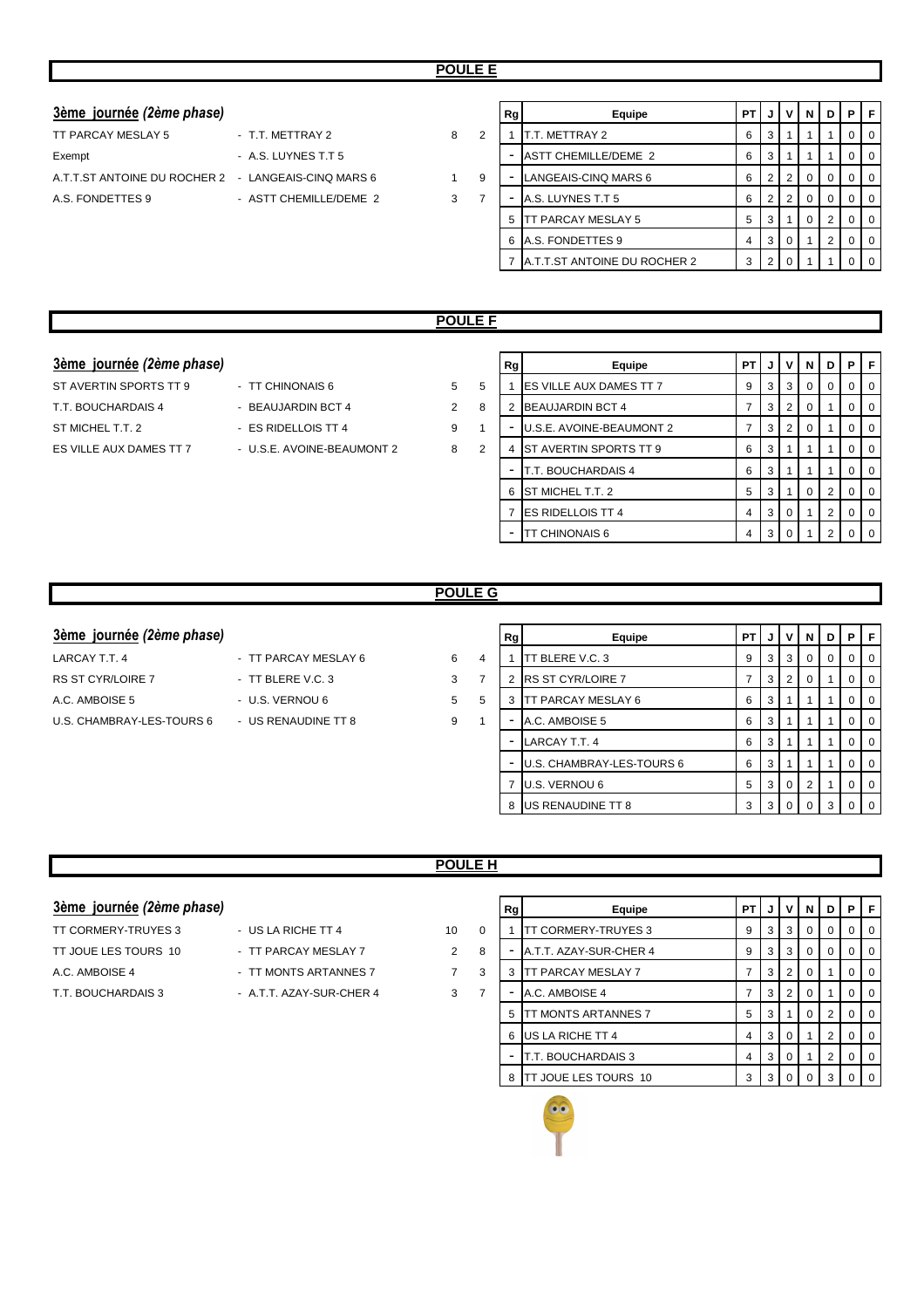### $3$ ème journée (2ème phase)

- STE MAURE TT 5 **ES AMBILLOU 1** ASTT SORIGNY 2 - C.E.S. TOURS 3 8 4S TOURS T.T. 16 **A.T.T. AZAY-SUR-CHER 3** 8
- LARCAY T.T. 3 **EXECUTE:** T.T BOUCHARDAIS 5 3
	-
	- -

|   | Rg | Equipe                   | PT | J | ٧              | N        | D | Р        | F        |
|---|----|--------------------------|----|---|----------------|----------|---|----------|----------|
| 2 |    | <b>ASTT SORIGNY 2</b>    | 9  | 3 | 3              | 0        | 0 | 0        | $\Omega$ |
| 9 | 2  | ES AMBILLOU 1            | 8  | 3 | $\overline{2}$ | 1        | 0 | $\Omega$ | $\Omega$ |
| 2 |    | 4S TOURS T.T. 16         | 8  | 3 | $\overline{2}$ | 1        | 0 | 0        | $\Omega$ |
| 2 | 4  | <b>T.T BOUCHARDAIS 5</b> | 5  | 3 | 1              | 0        | 2 | $\Omega$ | $\Omega$ |
|   | ۰  | C.E.S. TOURS 3           | 5  | 3 | 1              | $\Omega$ | 2 | $\Omega$ | $\Omega$ |
|   |    | STE MAURE TT 5           | 5  | 3 | 1              | $\Omega$ | 2 | 0        | $\Omega$ |
|   |    | LARCAY T.T. 3            | 5  | 3 | 1              | $\Omega$ | 2 | 0        | $\Omega$ |
|   | 8  | A.T.T. AZAY-SUR-CHER 3   | 3  | 3 | $\Omega$       | $\Omega$ | 3 | $\Omega$ | $\Omega$ |



# **DEPARTEMENTALE 1600**

### **POULE A**

- 
- 
- 
- 
- 

| 3ème journée (2ème phase) |                           |    | Rg | Equipe                          | <b>PT</b> |                |          | JVND | Þ | F                |
|---------------------------|---------------------------|----|----|---------------------------------|-----------|----------------|----------|------|---|------------------|
| <b>PPC MARTINOIS 3</b>    | - US LA RICHE TT 5        | 10 |    | <b>PPC MARTINOIS 3</b>          |           | 3 I            |          |      |   |                  |
| Exempt                    | - ST AVERTIN SPORTS TT 10 |    |    | C.P. VEIGNE 4                   | 5         | 2              |          |      |   |                  |
| ES OESIENNE TT 7          | - LANGEAIS-CINQ MARS 7    | 5  |    | LANGEAIS-CINQ MARS 7            |           | 2 <sup>1</sup> |          |      |   | $\overline{1}$ 0 |
| C.P. VEIGNE 4             | - Exempt                  |    |    | <b>IST AVERTIN SPORTS TT 10</b> |           | $\overline{2}$ | $\Omega$ |      |   | ΙO               |
|                           |                           |    |    | 5 US LA RICHE TT 5              |           | 2              |          |      |   |                  |
|                           |                           |    |    | <b>IES OESIENNE TT 7</b>        |           |                |          |      |   |                  |

### **POULE B**

### **3ème** journée (2ème phase)

- R.C. BALLAN 4 PPC MARTINOIS 4 3 10 0 Exempt - AS SAVONNIERES 2 LARCAY T.T. 5 **INCOLLAR SAVIOLAR T.T. BOUCHARDAIS 6** LANGEAIS-CINQ MARS 8 - Exempt
- -
	-
- 
- **NP**

| Rg             | Equipe                  | PT |   |   | N | D | Р |  |
|----------------|-------------------------|----|---|---|---|---|---|--|
|                | R.C. BALLAN 4           | 9  | 3 | 3 | O |   |   |  |
| $\overline{2}$ | <b>IPPC MARTINOIS 4</b> | 4  | 2 |   | O |   |   |  |
|                | AS SAVONNIERES 2        | 4  | 2 |   | 0 |   |   |  |
|                | LANGEAIS-CINQ MARS 8    | 2  | 2 | O | O | 2 |   |  |
| 5              | T.T. BOUCHARDAIS 6      | 4  |   | ი | O |   |   |  |
| 6              | ARCAY T.T. 5.           | n  |   |   |   |   |   |  |

### **DEPARTEMENTALE 1 FEMININE**

### **3ème** journée (2ème phase)

- Exempt TT PARCAY MESLAY 2 Exempt - LANGEAIS-CINQ MARS 1 TT PARCAY MESLAY 1 - ES VILLE AUX DAMES TT 1 4 6 ST AVERTIN SPORTS TT 2 - BEAUJARDIN BCT 1 4 6
	-
	-
	- -

| Rg | Equipe                    | ΡT |   |   |   |   |  |
|----|---------------------------|----|---|---|---|---|--|
|    | ES VILLE AUX DAMES TT 1   |    | 3 | 2 | 0 |   |  |
| 2  | LANGEAIS-CINQ MARS 1      | 6  | 2 | 2 | ი | 0 |  |
| 3  | <b>TT PARCAY MESLAY 1</b> | 5  | 3 |   |   | っ |  |
| 4  | <b>BEAUJARDIN BCT 1</b>   | 3  |   |   | ი | 0 |  |
| 5  | ST AVERTIN SPORTS TT 2    | 2  | っ |   | 0 | っ |  |
| 6  | TT PARCAY MESLAY 2        |    |   |   |   |   |  |
|    |                           |    |   |   |   |   |  |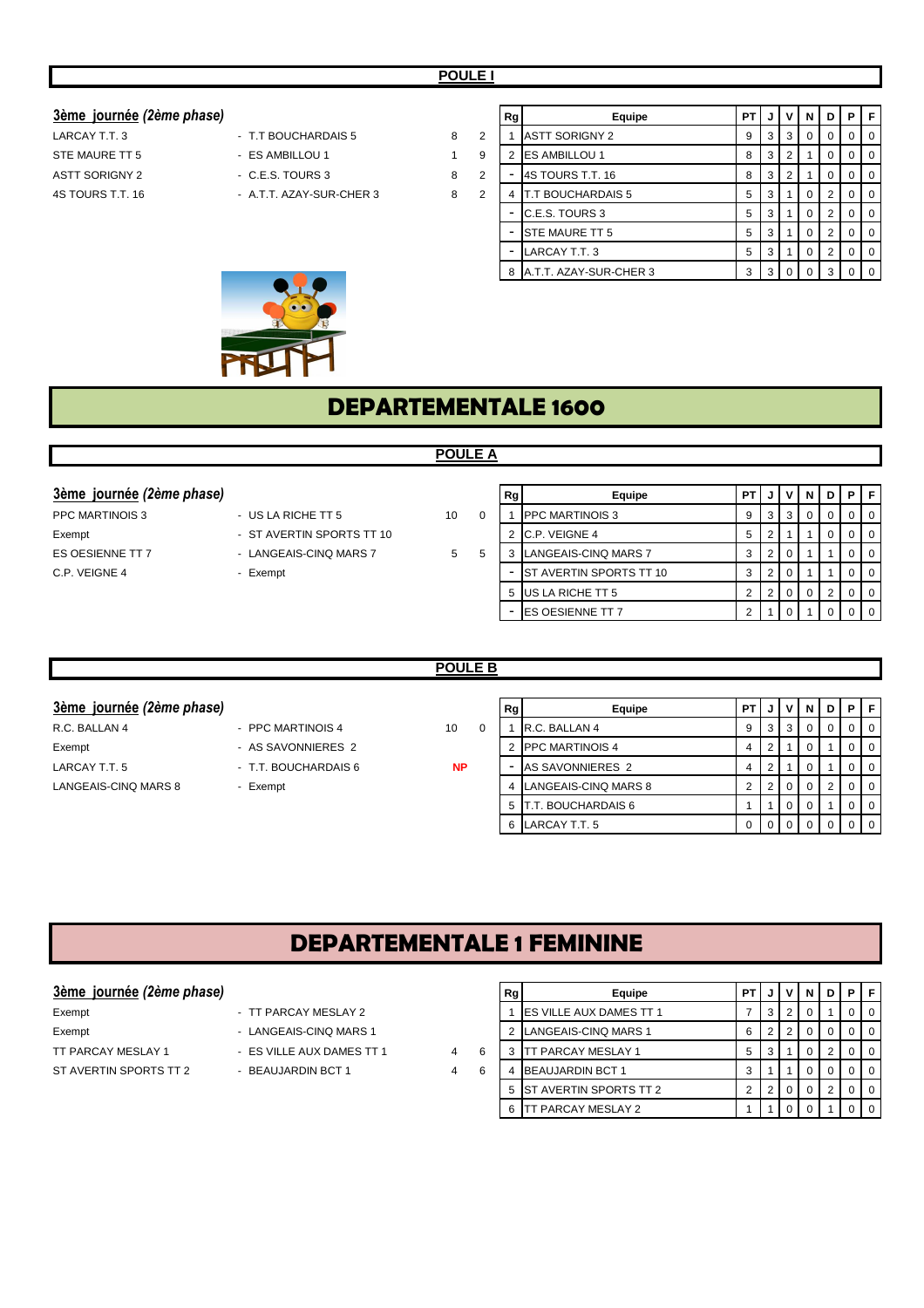**N° Club, Equipe, Poule, Licence, Clt, Points (5,00€)** *N° Equipe :*  3è journée (2ème phase) : 0464 TT Parçay-Meslay 7 - 0698 TTC du Lochois 3 **Equipe Incomplète (5,00€)** 3è journée (2ème phase) : 0425 ASTT Castelvalérie 1 **Forfait (10,00€)** 3è journée (2ème phase) : 0548 Beaujardin BCT 2 - 0465 TT Benais 2 - 0439 ES La Ville aux Dames TT 5 (d'après Règlement des Championnats par Equipes) Pénalités financières

### Fermeture du Secrétariat du Comité

Du Lundi 26 Février au Vendredi 2 Mars 2018 inclus Du Jeudi 8 Mars au Vendredi 9 Mars 2018 inclus et

# **EQUIPES JEUNES**

| 3ème journée (2ème phase) |                       |   |    | Rg | Equipe                          | <b>PT</b> |   | V   | N |  | PEL                      |
|---------------------------|-----------------------|---|----|----|---------------------------------|-----------|---|-----|---|--|--------------------------|
| RS ST CYR/LOIRE 1         | - TT MONTS ARTANNES 1 | 8 | 10 |    | 4S TOURS T.T. 1                 | 9         | 3 | - 3 |   |  | $\overline{101}$         |
| U.S.E. AVOINE-BEAUMONT 1  | - 4S TOURS T.T. 1     |   | 11 |    | <b>TT MONTS ARTANNES 1</b>      |           | 3 |     |   |  | $\circ$ 1                |
|                           |                       |   |    |    | 3 RS ST CYR/LOIRE 1             | 5         |   |     |   |  | $\overline{\phantom{0}}$ |
|                           |                       |   |    |    | <b>U.S.E. AVOINE-BEAUMONT 1</b> |           |   |     |   |  | $\circ$ 1                |

|                           |                                | <b>Poule B</b> |    |                              |      |  |        |                |
|---------------------------|--------------------------------|----------------|----|------------------------------|------|--|--------|----------------|
| 3ème journée (2ème phase) |                                |                | Rg | Equipe                       | PTIJ |  | D      | PFI            |
| U.S. CHAMBRAY-LES-TOURS 1 | - Entente OESIENNE-PAUL BERT 1 | 10             |    | Entente OESIENNE-PAUL BERT 1 |      |  |        |                |
| A.S MONTLOUIS/LOIRE 1     | - PPC MARTINOIS 1              | <b>NP</b>      |    | U.S. CHAMBRAY-LES-TOURS 1    |      |  | $\sim$ |                |
|                           |                                |                |    | A.S MONTLOUIS/LOIRE 1        | 4    |  |        | $\overline{0}$ |
|                           |                                |                |    | <b>PPC MARTINOIS 1</b>       |      |  |        |                |

| 3ème journée (2ème phase) |                     |           | Rg | Equipe                         | <b>PT</b> |   |  |  | PFI              |
|---------------------------|---------------------|-----------|----|--------------------------------|-----------|---|--|--|------------------|
| <b>TT CHINONAIS 1</b>     | - RS ST CYR/LOIRE 2 | 11        |    | <b>ITT CHINONAIS 1</b>         | 6         |   |  |  | $\overline{0}$   |
| ST AVERTIN SPORTS TT 1    | - 4S TOURS T.T. 2   | <b>NP</b> |    | 4S TOURS T.T. 2                |           |   |  |  | $\circ$ 1        |
|                           |                     |           | ۰  | <b>IST AVERTIN SPORTS TT 1</b> | 5         |   |  |  | $\overline{0}$   |
|                           |                     |           |    | 4 RS ST CYR/LOIRE 2            |           | 3 |  |  | $\overline{1}$ 0 |





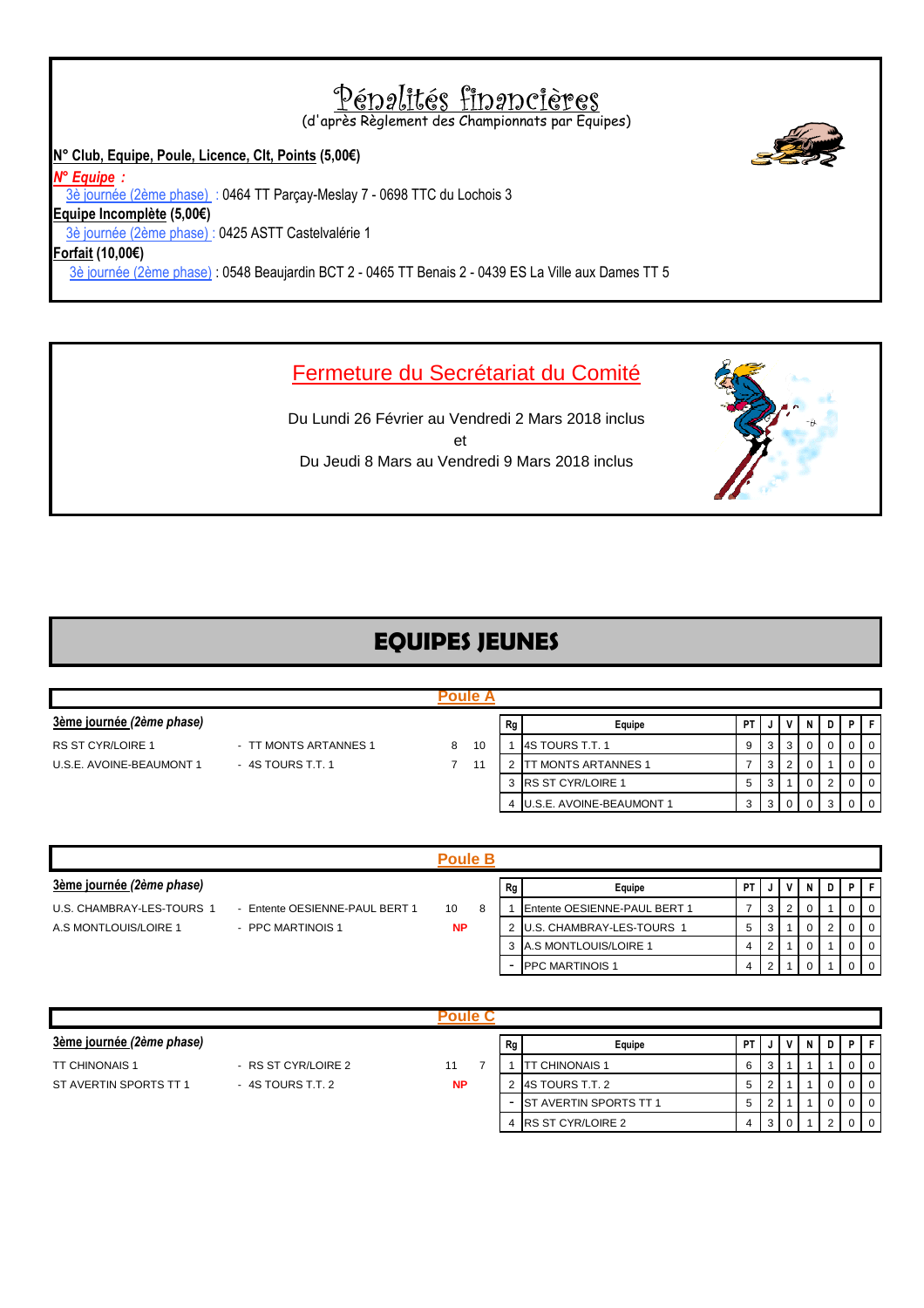|                           |                    | <b>Poule D</b> |    |                            |      |     |  |      |          |
|---------------------------|--------------------|----------------|----|----------------------------|------|-----|--|------|----------|
| 3ème journée (2ème phase) |                    |                | Rg | Equipe                     | PT I | V I |  | NDPI |          |
| TT BLERE V.C. 1           | - A.S. FONDETTES 1 | <b>Reporté</b> |    | LARCAY T.T. 1              |      |     |  |      |          |
| ES RIDELLOIS TT 1         | - LARCAY T.T. 1    | 10<br>8        | ۰  | TT BLERE V.C. 1            |      |     |  |      |          |
|                           |                    |                |    | 3 A.S. FONDETTES 1         | 5    |     |  |      | $\Omega$ |
|                           |                    |                |    | 4 <b>ES RIDELLOIS TT 1</b> |      |     |  |      |          |

| 3ème journée (2ème phase) |                           |    |   |  | Equipe                          | <b>PT</b> |   | V I | N | DI | P |  |
|---------------------------|---------------------------|----|---|--|---------------------------------|-----------|---|-----|---|----|---|--|
| 4S TOURS T.T. 3           | - ES VILLE AUX DAMES TT 1 | 9  | g |  | 4S TOURS T.T. 3                 | 8         | 3 |     |   |    |   |  |
| A.S MONTLOUIS/LOIRE 2     | - A.C. AMBOISE 1          | 11 |   |  | <b>IES VILLE AUX DAMES TT 1</b> | 8         | 3 |     |   |    |   |  |
|                           |                           |    |   |  | 3 A.S MONTLOUIS/LOIRE 2         | 5         |   |     |   |    |   |  |
|                           |                           |    |   |  | 4 A.C. AMBOISE 1                | 3         | 3 |     |   | 3  |   |  |

| Poule                     |                       |   |    |  |                            |           |   |   |   |     |  |
|---------------------------|-----------------------|---|----|--|----------------------------|-----------|---|---|---|-----|--|
| 3ème journée (2ème phase) |                       |   |    |  | Equipe                     | <b>PT</b> | J | V | N | D I |  |
| <b>TT CHINONAIS 2</b>     | - TT MONTS ARTANNES 2 | 3 | 15 |  | <b>IT CORMERY-TRUYES 1</b> | 9         |   |   |   |     |  |
| TT PARCAY MESLAY 1        | - TT CORMERY-TRUYES 1 | 5 | 13 |  | TT PARCAY MESLAY 1         | 5         |   |   |   |     |  |
|                           |                       |   |    |  | TT MONTS ARTANNES 2        | 5         |   |   |   |     |  |
|                           |                       |   |    |  | <b>TT CHINONAIS 2</b>      | 5         |   |   |   |     |  |

| Poule G                    |                     |    |    |    |                          |           |  |              |  |  |     |  |
|----------------------------|---------------------|----|----|----|--------------------------|-----------|--|--------------|--|--|-----|--|
| 3ème journée (2ème phase)  |                     |    |    | Rg | Equipe                   | <b>PT</b> |  | V I          |  |  | DIP |  |
| <b>TT JOUE LES TOURS 1</b> | - US RENAUDINE TT 1 | 17 |    |    | <b>TJOUE LES TOURS 1</b> | 9         |  | 3            |  |  |     |  |
| A.T.T. AZAY-SUR-CHER 1     | - RS ST CYR/LOIRE 3 | 2  | 16 |    | <b>RS ST CYR/LOIRE 3</b> |           |  | <sup>2</sup> |  |  |     |  |
|                            |                     |    |    |    | 3 US RENAUDINE TT 1      | 5         |  |              |  |  |     |  |
|                            |                     |    |    |    | A.T.T. AZAY-SUR-CHER 1   | 3         |  |              |  |  |     |  |

|                           |                    | oule    |    |                          |           |   |                |   |  |                          |
|---------------------------|--------------------|---------|----|--------------------------|-----------|---|----------------|---|--|--------------------------|
| 3ème journée (2ème phase) |                    |         | Rg | Equipe                   | <b>PT</b> |   |                | N |  | PFI                      |
| <b>RS ST CYR/LOIRE 4</b>  | - A.S. FONDETTES 2 | 11      |    | A.S. FONDETTES 2         |           | 3 | $\overline{2}$ |   |  | $\overline{0}$           |
| A.T.T. AZAY-SUR-CHER 2    | - TT SEMBLANCEEN 1 | 13<br>5 |    | <b>RS ST CYR/LOIRE 4</b> | 6         |   | 2              |   |  |                          |
|                           |                    |         |    | A.T.T. AZAY-SUR-CHER 2   | 5         |   |                |   |  | $\overline{\phantom{0}}$ |
|                           |                    |         |    | <b>ITT SEMBLANCEEN 1</b> | - 5       | 3 |                |   |  | $\overline{1}$ 0         |

|                           | Poule⊦                |    |  |    |                               |           |  |   |   |    |  |  |
|---------------------------|-----------------------|----|--|----|-------------------------------|-----------|--|---|---|----|--|--|
| 3ème journée (2ème phase) |                       |    |  | Rg | Equipe                        | <b>PT</b> |  | V | N | DΙ |  |  |
| US LA RICHE TT 1          | - TT MONTS ARTANNES 3 | 11 |  |    | US LA RICHE TT 1              | 8         |  |   |   |    |  |  |
| ST AVERTIN SPORTS TT 2    | - TT CORMERY-TRUYES 2 | 16 |  |    | <b>IT CORMERY-TRUYES 2</b>    | 6         |  |   |   |    |  |  |
|                           |                       |    |  |    | <b>ST AVERTIN SPORTS TT 2</b> | 5         |  |   |   |    |  |  |
|                           |                       |    |  |    | <b>ITT MONTS ARTANNES 3</b>   | 5         |  |   |   |    |  |  |

| Poule 、                   |                        |    |  |  |                             |           |  |              |  |  |     |  |
|---------------------------|------------------------|----|--|--|-----------------------------|-----------|--|--------------|--|--|-----|--|
| 3ème journée (2ème phase) |                        |    |  |  | Equipe                      | <b>PT</b> |  | v            |  |  | DIP |  |
| U.S. CHAMBRAY-LES-TOURS 2 | - LANGEAIS-CINQ MARS 1 | 13 |  |  | LANGEAIS-CINQ MARS 1        |           |  | $^{\circ}$ 2 |  |  |     |  |
| ES RIDELLOIS TT 2         | - LARCAY T.T. 2        | 11 |  |  | U.S. CHAMBRAY-LES-TOURS 2   |           |  | <sup>2</sup> |  |  |     |  |
|                           |                        |    |  |  | 3 <b>IES RIDELLOIS TT 2</b> |           |  | 2            |  |  |     |  |
|                           |                        |    |  |  | 4 LARCAY T.T. 2             | 3         |  | $\mathbf 0$  |  |  |     |  |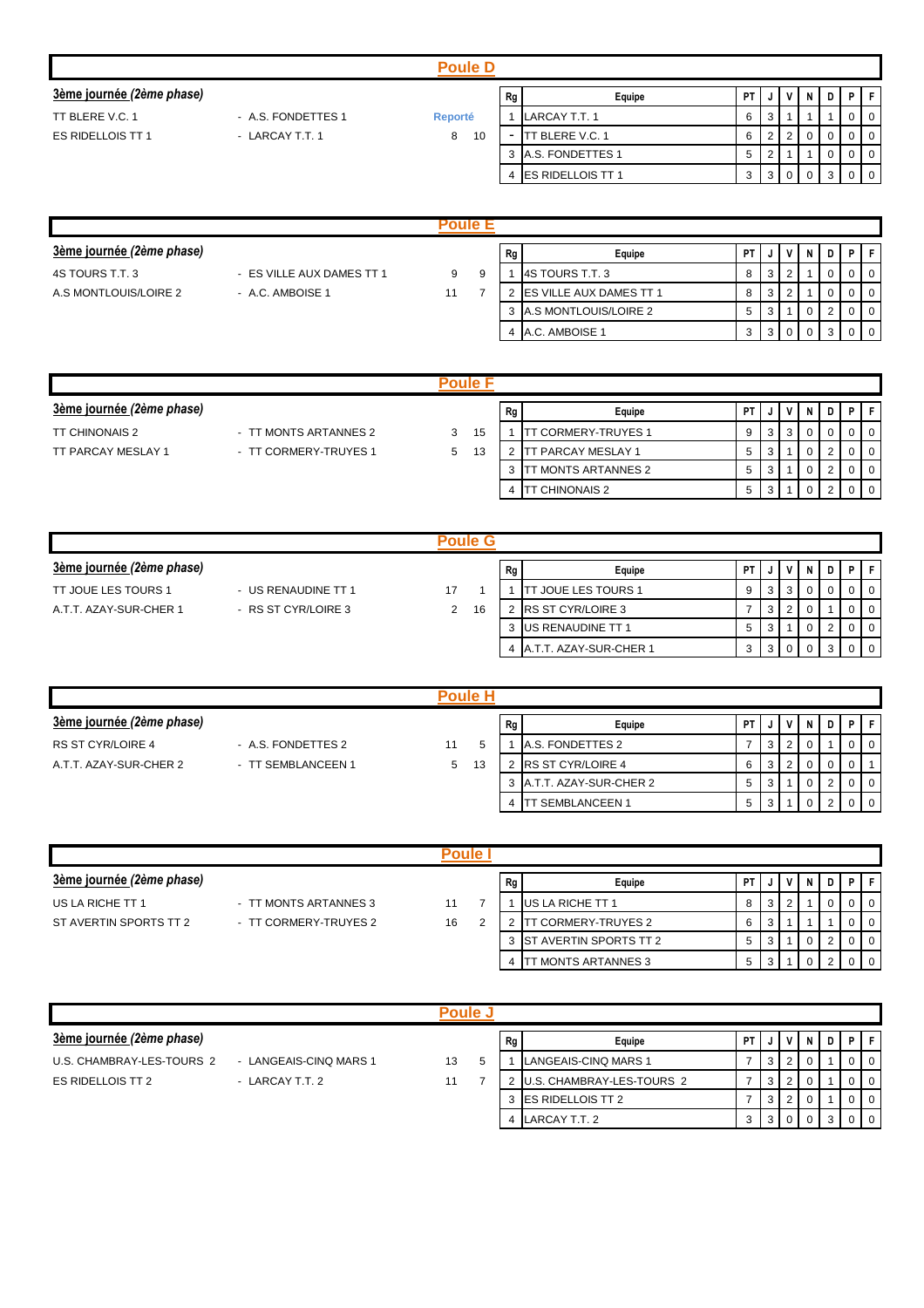| <u>3ème journée (</u> 2ème phase) |                        |    |    | Rg | Equipe                 | <b>PT</b>    |  | $\mathsf{I} \mathsf{V} \mathsf{I}$ |  |  | DIPIF |  |
|-----------------------------------|------------------------|----|----|----|------------------------|--------------|--|------------------------------------|--|--|-------|--|
| 4S TOURS T.T. 4                   | - AS SAVONNIERES 1     | 14 |    |    | 4S TOURS T.T. 4        | 9            |  |                                    |  |  |       |  |
| A.S MONTLOUIS/LOIRE 3             | - CS LA MEMBROLLE TT 1 | 3  | 15 |    | AS SAVONNIERES 1       |              |  |                                    |  |  |       |  |
|                                   |                        |    |    |    | 3 CS LA MEMBROLLE TT 1 | $\mathbf{p}$ |  |                                    |  |  |       |  |

4 A.S MONTLOUIS/LOIRE 3 3 3 0 0 3 0 0

| 'oule                     |                           |    |   |    |                                |           |  |              |   |  |  |
|---------------------------|---------------------------|----|---|----|--------------------------------|-----------|--|--------------|---|--|--|
| 3ème journée (2ème phase) |                           |    |   | Rg | Equipe                         | <b>PT</b> |  | V            | N |  |  |
| TT JOUE LES TOURS 2       | - ES VILLE AUX DAMES TT 2 | 16 |   |    | <b>ITT JOUE LES TOURS 2</b>    | 9         |  | 3            |   |  |  |
| 4S TOURS T.T. 5           | - RS ST CYR/LOIRE 5       | 9  | 9 |    | <b>RS ST CYR/LOIRE 5</b>       | 6         |  |              |   |  |  |
|                           |                           |    |   |    | 4S TOURS T.T. 5                | 5         |  | $\mathbf{0}$ |   |  |  |
|                           |                           |    |   |    | <b>ES VILLE AUX DAMES TT 2</b> |           |  |              |   |  |  |

|                           |                    | Poule M |    |                             |           |              |   |     |  |
|---------------------------|--------------------|---------|----|-----------------------------|-----------|--------------|---|-----|--|
| 3ème journée (2ème phase) |                    |         | Rg | Equipe                      | <b>PT</b> | $\mathbf{v}$ | N | D I |  |
| TT JOUE LES TOURS 3       | - AS SAVONNIERES 2 | 17      |    | <b>ITT JOUE LES TOURS 3</b> |           | 2            |   |     |  |
| RS ST CYR/LOIRE 6         | - LARCAY T.T. 3    | 18      |    | <b>RS ST CYR/LOIRE 6</b>    | 6         |              |   |     |  |
|                           |                    |         |    | AS SAVONNIERES 2            |           |              |   |     |  |
|                           |                    |         |    | LARCAY T.T. 3               | 3         |              |   |     |  |

| oule N                      |                        |   |    |    |                      |     |   |   |  |     |  |
|-----------------------------|------------------------|---|----|----|----------------------|-----|---|---|--|-----|--|
| 3ème journée (2ème phase)   |                        |   |    | Rg | Equipe               | -PT |   | v |  | D I |  |
| <b>ASTT CHEMILLE/DEME 1</b> | - LANGEAIS-CINQ MARS 2 | 6 | 12 |    | A.C. AMBOISE 2       | 9   |   | 3 |  |     |  |
| TTC du LOCHOIS 1            | - A.C. AMBOISE 2       |   | 17 |    | LANGEAIS-CINQ MARS 2 | 6   | 3 |   |  |     |  |
|                             |                        |   |    |    | ITTC du LOCHOIS 1    | 6   | 3 |   |  |     |  |
|                             |                        |   |    |    | ASTT CHEMILLE/DEME 1 |     | ت |   |  |     |  |

| oule                      |                           |    |  |    |                                   |           |  |   |  |  |  |
|---------------------------|---------------------------|----|--|----|-----------------------------------|-----------|--|---|--|--|--|
| 3ème journée (2ème phase) |                           |    |  | Rg | Equipe                            | <b>PT</b> |  |   |  |  |  |
| TT JOUE LES TOURS 4       | - ES VILLE AUX DAMES TT 3 | 13 |  |    | JOUE LES TOURS 4                  |           |  | 3 |  |  |  |
| <b>TT CASTELVALERIE 1</b> | - LARCAY T.T. 4           | 16 |  |    | <b>T CASTELVALERIE 1</b>          |           |  | 2 |  |  |  |
|                           |                           |    |  |    | 3 <b>IES VILLE AUX DAMES TT 3</b> | 5         |  |   |  |  |  |
|                           |                           |    |  |    | LARCAY T.T. 4                     |           |  | 0 |  |  |  |

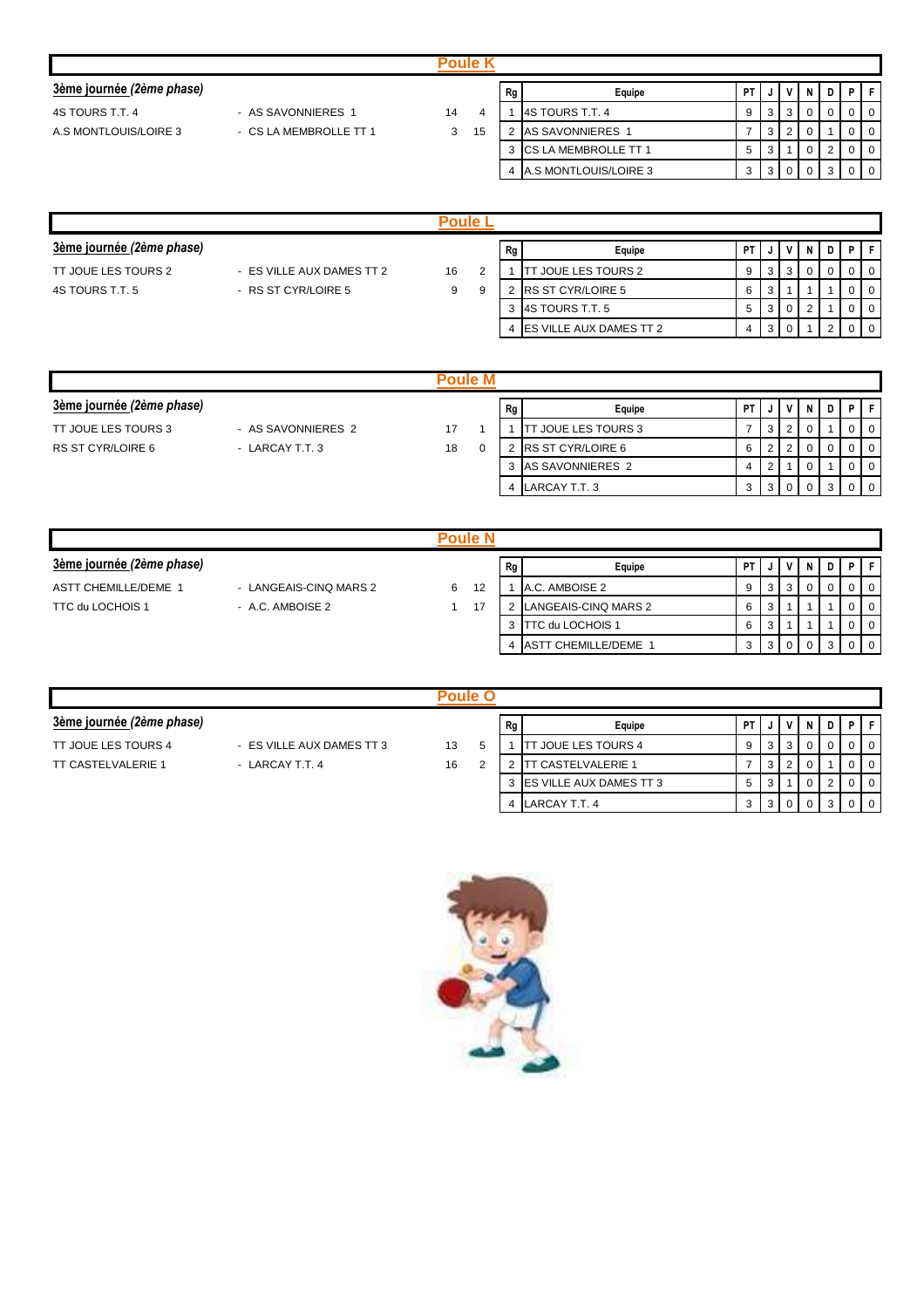# Classement Général CICJ 2017-2018

| 1  | <b>4S Tours TT</b>                  | 1080 | points |
|----|-------------------------------------|------|--------|
| 2  | TT Joué-lès-Tours                   | 722  | points |
| 3  | <b>St-Avertin Sports TT</b>         | 216  | points |
| 4  | <b>USE Avoine-Beaumont</b>          | 166  | points |
| 5  | RS St-Cyr/Loire                     | 164  | points |
| 6  | AS Montlouis sur Loire              | 115  | points |
| 7  | <b>TT Monts Artannes</b>            | 85   | points |
| 8  | ES La Ville aux Dames TT            | 72   | points |
| 9  | TT Parçay-Meslay                    | 67   | points |
| 10 | US Vernou sur Brenne                | 55   | points |
| 11 | <b>PPC Martinois</b>                | 50   | points |
| 11 | <b>ATT Langeais Cing Mars</b>       | 50   | points |
| 13 | <b>AS Fondettes</b>                 | 39   | points |
| 14 | <b>TT Chinonais</b>                 | 32   | points |
| 15 | Entente PPC Martinois / 4S Tours    | 30   | points |
| 16 | US La Riche TT                      | 25   | points |
| 17 | <b>TT St-Genouph</b>                | 15   | points |
| 18 | <b>AP Abilly</b>                    | 2    | points |
| 18 | Entente PPC Martinois / Savonnières | 2    | points |
| 20 | <b>ES Ridellois TT</b>              | 1    | point  |

### **81 équipes présentes**

*(78 équipes pour 20 clubs en 2016-2017), plus 5 équipes forfait (5 en 2016-2017)*

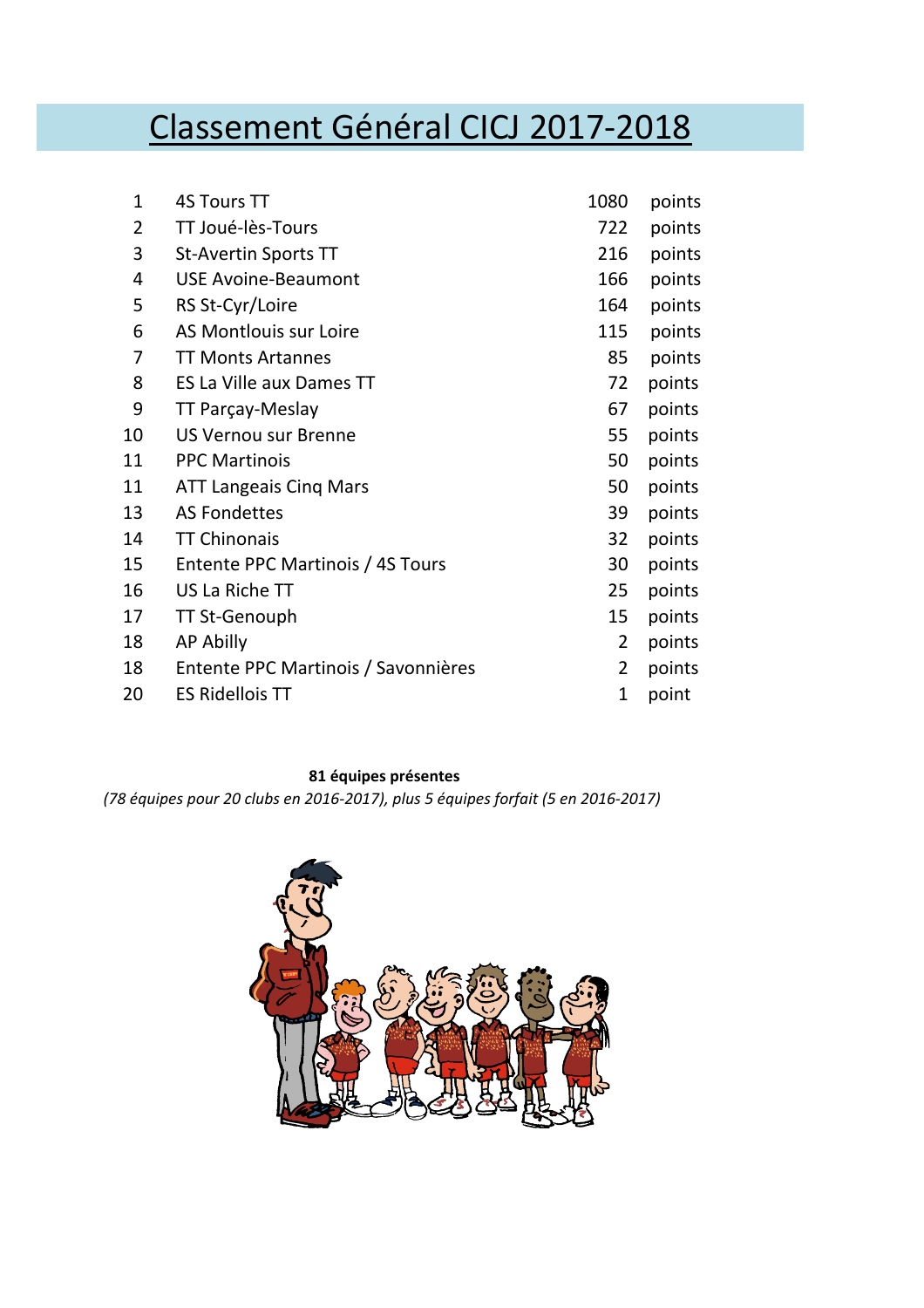# CICJ BENJAMINS

| Place           | Points                  | Equipe                       |
|-----------------|-------------------------|------------------------------|
| 1               | 100                     | 4S Tours TT 1                |
| $\overline{2}$  | 90                      | St-Avertin Sports TT 1       |
| $\overline{3}$  | 80                      | TT Joué-lès-Tours 1          |
| $\overline{4}$  | 70                      | 4S Tours TT 2                |
| $\overline{5}$  | 65                      | 4S Tours TT 4                |
| $\overline{6}$  | 60                      | 4S Tours TT 3                |
| 7               | 55                      | 4S Tours TT 5                |
| $\overline{8}$  | 50                      | 4S Tours TT 6                |
| $\overline{9}$  | 40                      | RS St-Cyr/Loire 1            |
| 10              | 35                      | 4S Tours TT 7                |
| 11              | 30                      | TT Monts Artannes 1          |
| $\overline{12}$ | 25                      | TT Joué-lès-Tours 2          |
| $\overline{13}$ | 20                      | TT Joué-lès-Tours 3          |
| 14              | 15                      | <b>USE Avoine-Beaumont 1</b> |
| 15              | 10                      | ES La Ville aux Dames TT 1   |
| 16              | 5                       | TT Joué-lès-Tours 4          |
| 17              | $\frac{2}{2}$           | RS St-Cyr/Loire 2            |
| 17              |                         | AS Fondettes TT 1            |
| 19              | $\overline{2}$          | TT Chinonais 1               |
| 19              | $\overline{2}$          | ES Ridellois TT 1            |
| $\overline{2}1$ | $\overline{1}$          | TT Joué-lès-Tours 5          |
| 21              | $\overline{1}$          | St-Avertin Sports TT 2       |
| 23              | $\overline{\mathbf{1}}$ | <b>USE Avoine-Beaumont 2</b> |
| 24              | $\overline{1}$          | ES La Ville aux Dames TT 2   |
| 25              | $\overline{1}$          | TT Joué-lès-Tours 6          |
|                 | Forfait                 | AP Abilly 1                  |

### **10 clubs représentés**

(26 équipes pour 12 clubs en 2016-2017)



| <b>Equipes Mixtes</b>  |  |
|------------------------|--|
| 4S Tours TT 2          |  |
| TT Monts Artannes 1    |  |
| St-Avertin Sports TT 1 |  |
| St-Avertin Sports TT 2 |  |
| TT Joué-lès-Tours 1    |  |
| TT Joué-lès-Tours 2    |  |
| TT Joué-lès-Tours 5    |  |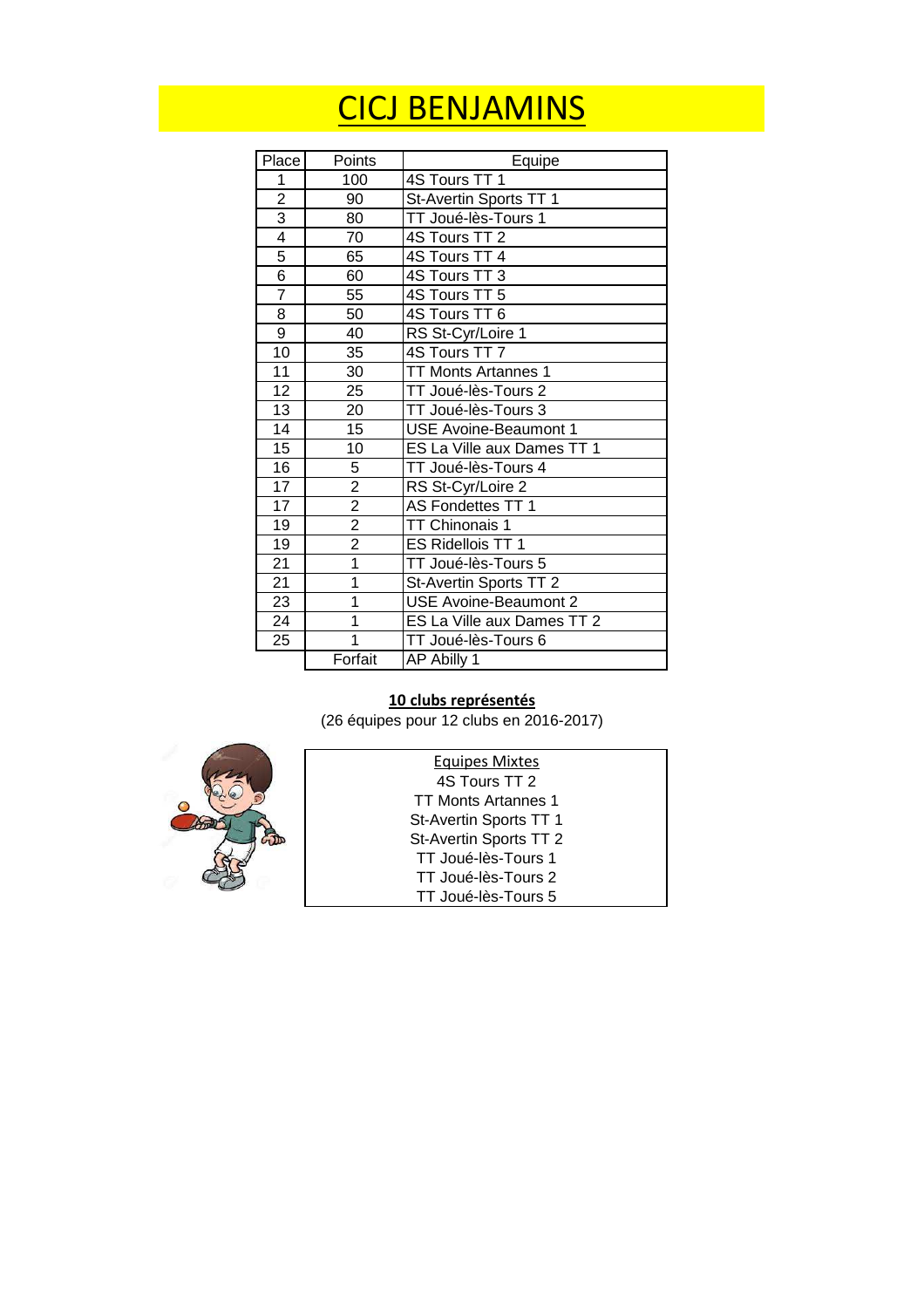# CICJ MINIMES

| Place          | Points         | Equipe                              |
|----------------|----------------|-------------------------------------|
| 1              | 100            | TT Joué-lès-Tours 1                 |
| $\overline{2}$ | 90             | 4S Tours TT 1                       |
| $\overline{3}$ | 80             | TT Joué-lès-Tours 2                 |
| 4              | 70             | <b>USE Avoine-Beaumont 1</b>        |
| $\overline{5}$ | 65             | St-Avertin Sports TT 1              |
| $\overline{6}$ | 60             | 4S Tours TT 2                       |
| $\overline{7}$ | 55             | AS Montlouis sur Loire 1            |
| 8              | 50             | <b>ATT Langeais Cinq Mars 1</b>     |
| 9              | 40             | RS St-Cyr/Loire 1                   |
| 10             | 35             | TT Joué-lès-Tours 3                 |
| 11             | 30             | AS Montlouis sur Loire 2            |
| 12             | 25             | <b>USE Avoine-Beaumont 2</b>        |
| 13             | 20             | ES La Ville aux Dames TT 1          |
| 14             | 15             | TT St-Genouph 1                     |
| 15             | 10             | 4S Tours TT 3                       |
| 16             | 5              | TT Chinonais 1                      |
| 17             | $\overline{2}$ | Entente PPC Martinois / Savonnières |
| 18             | $\overline{2}$ | AC Amboise 1                        |
|                |                | Hors Classement RS St-Cyr/Loire 2   |
|                |                | Hors Classement AC Amboise 2        |
|                | Forfait        | TT Chinonais 2                      |
|                | Forfait        | AS Savonnières 1                    |

### **12 clubs représentés**

(14 équipes pour 11 clubs en 2016-2017)



ES La Ville aux Dames TT 1 TT Joué-lès-Tours 1 TT Joué-lès-Tours 2 ATT Langeais Cinq Mars 1 USE Avoine-Beaumont 1 Equipes Mixtes Entente PPC Martinois / Savonnières St-Avertin Sports TT 1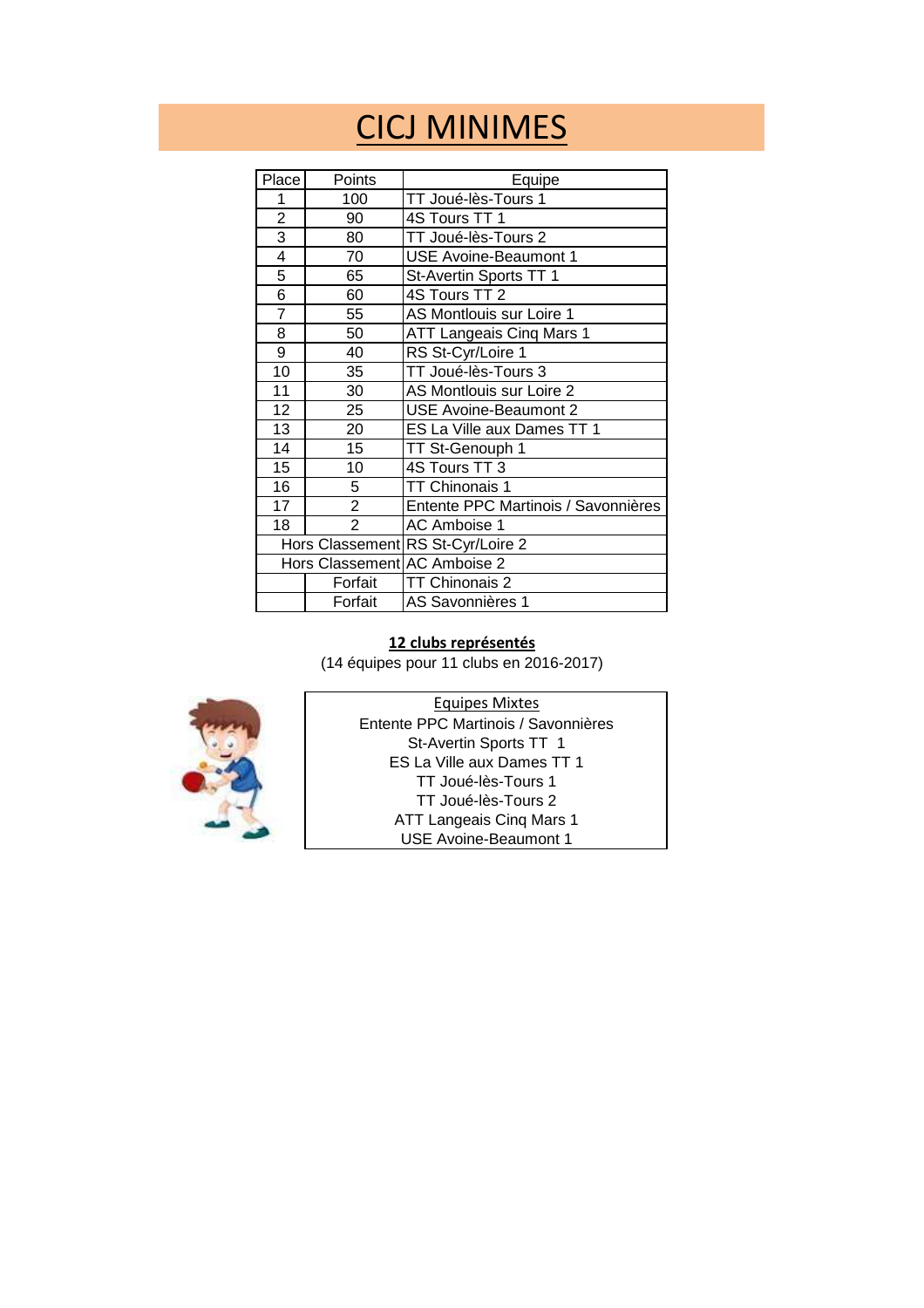# CICJ CADETS

| Place          | Points         | Equipe                            |
|----------------|----------------|-----------------------------------|
| 1              | 100            | 4S Tours TT 1                     |
| $\overline{2}$ | 90             | TT Joué-lès-Tours 1               |
| $\overline{3}$ | 80             | 4S Tours TT 2                     |
| $\overline{4}$ | 70             | TT Joué-lès-Tours 2               |
| $\overline{5}$ | 65             | TT Parçay- Meslay 1               |
| $\overline{6}$ | 60             | St-Avertin Sports TT 1            |
| $\overline{7}$ | 55             | <b>USE Avoine-Beaumont 1</b>      |
| 8              | 50             | 4S Tours TT 3                     |
| 9              | 40             | US Vernou sur Brenne 1            |
| 10             | 35             | RS St-Cyr/Loire 1                 |
| 11             | 30             | AS Montlouis sur Loire 1          |
| 12             | 25             | US La Riche TT 1                  |
| 13             | 20             | RS St-Cyr/Loire 2                 |
| 14             | 15             | US Vernou sur Brenne 2            |
| 15             | 10             | <b>TT Chinonais 1</b>             |
| 16             | 5              | TT Joué-lès-Tours 3               |
| 17             | $\overline{2}$ | AS Fondettes TT 1                 |
| 18             | $\overline{2}$ | RS St-Cyr/Loire 3                 |
| 19             | $\overline{2}$ | AP Abilly 1                       |
| 20             | $\overline{2}$ | TT Parçay-Meslay 2                |
| 21             | 1              | ES La Ville aux Dames TT 1        |
|                |                | Hors Classement RS St-Cyr/Loire 4 |

### **13 clubs représentés**

(20 équipes pour 13 clubs en 2016-2017)



US Vernou sur Brenne 2 St-Avertin Sports TT 1 TT Joué-lès-Tours 1 TT Joué-lès-Tours 2 Equipes Mixtes 4S Tours TT 1